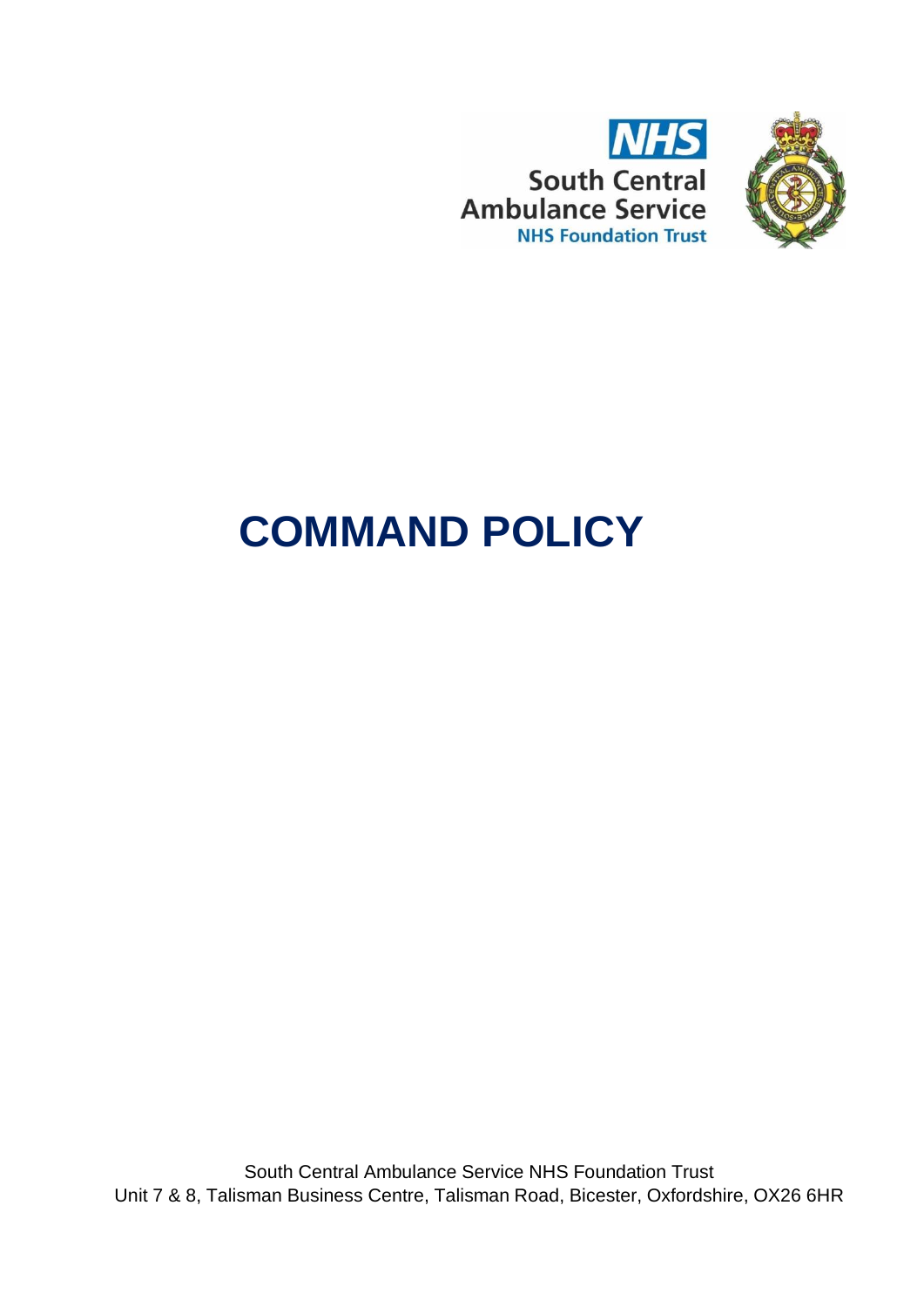# <span id="page-1-0"></span>**DOCUMENT INFORMATION**

| Author:                                             | James Amos<br><b>Resilience &amp; Specialist</b><br><b>Operations Department</b>   |
|-----------------------------------------------------|------------------------------------------------------------------------------------|
| Consultation & Approval:                            | 1. EPRR Delivery Board<br>2. Executive Team 18th September 2018                    |
| This document replaces:<br><b>Previous versions</b> | <b>Notification of Policy Release:</b><br>1. "All Recipients" email<br>2. Intranet |
| <b>Equality Impact Assessment:</b>                  | Attached                                                                           |
| Date of Issue:                                      | July 2013 (Initial)<br>September 2018 (Version 5 – this version)                   |
| <b>Next Review:</b>                                 | 2 years<br>Next review September 2020                                              |
| Version                                             | <b>Operational Policy &amp; Procedure</b><br>(Opp No 13)<br>5.0                    |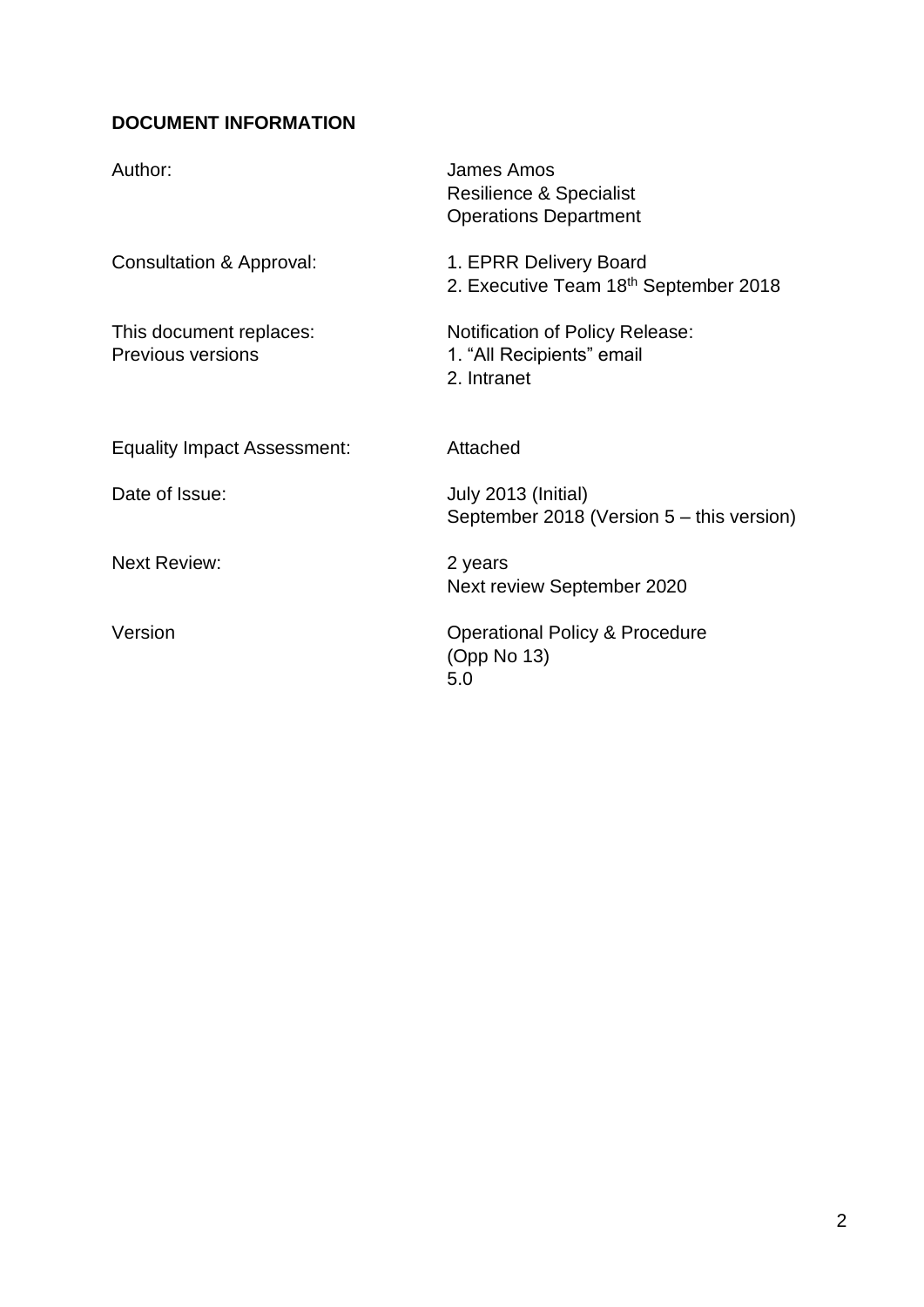# **Contents**

| 1.               |                                                                   |  |
|------------------|-------------------------------------------------------------------|--|
| 2.               |                                                                   |  |
| 3.               |                                                                   |  |
| 4.               |                                                                   |  |
| 5.               |                                                                   |  |
| 6.               |                                                                   |  |
|                  |                                                                   |  |
|                  |                                                                   |  |
|                  |                                                                   |  |
|                  |                                                                   |  |
|                  |                                                                   |  |
|                  |                                                                   |  |
| $\overline{7}$ . |                                                                   |  |
| 8.               |                                                                   |  |
| 9.               |                                                                   |  |
| 10.              |                                                                   |  |
| 11.              |                                                                   |  |
| 12.              |                                                                   |  |
|                  |                                                                   |  |
|                  |                                                                   |  |
|                  |                                                                   |  |
|                  | Equality Impact Assessment Form: Section Two - Full Assessment 27 |  |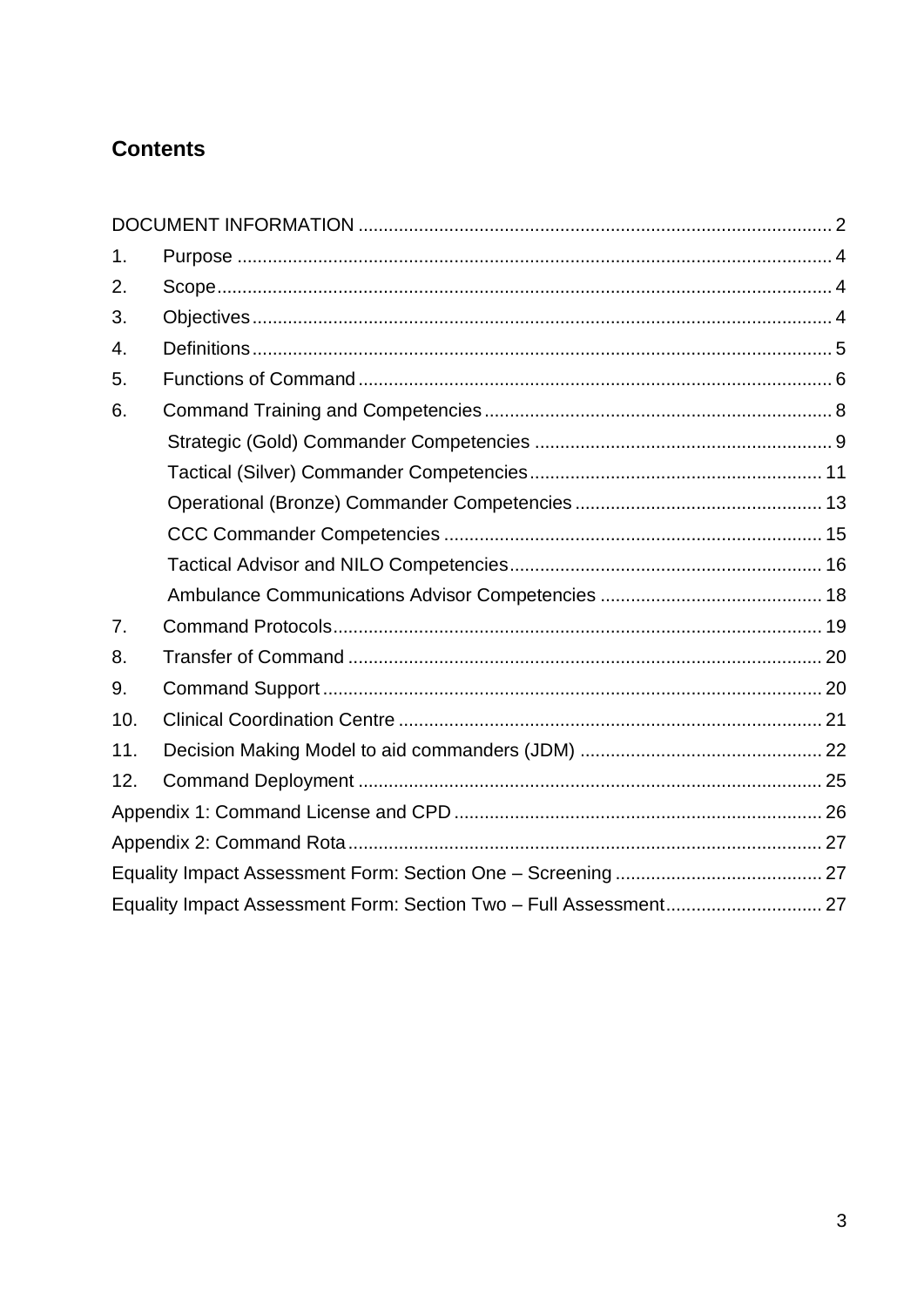## <span id="page-3-0"></span>**1. Purpose**

It is essential that the language of command and control is clearly understood when responding to an incident or operation, particularly where the response involves partner agencies. NHS England have introduced a new national standard for Ambulance Command and Control of which the authority is laid out in schedule 1 of the NHS Contract.

This policy recognises that the principles are scalable and can be used to resolve incidents and operations ranging in size and scope, from a serious road traffic collision to a critical or major incident such as a multi-seated terrorist attack requiring the mobilisation of several ambulance resources.

This policy aims to ensure that South Central Ambulance Service NHS Foundation Trust (SCAS) has an integrated approach to the command and the management of incidents, events and core trust activity. It is designed to ensure that all levels of commander are trained to the same level and understand and discharge their responsibilities. It also aims to provide a shared perspective amongst commanders to help deliver the best possible response to any particular emergency / incident.

This policy also sets out the two distinct functions between the operational on call and the Incident Management Teams.

## <span id="page-3-1"></span>**2. Scope**

All Commanders are required to comply with this policy and any other associated policies. The policy applies to all commanders working within the SCAS operational area and beyond when engaged in providing mutual aid.

## <span id="page-3-2"></span>**3. Objectives**

• Ensure roles and responsibilities are defined and communicated in advance of any emergency

- Ensure relevant training / testing and support is provided to all Commanders
- Ensure all appropriate equipment is available and accessible should any emergency arise

• Enable a more coordinated and effective emergency management response within the Trust

• Mitigate risks of failing to effectively provide mutual aid resources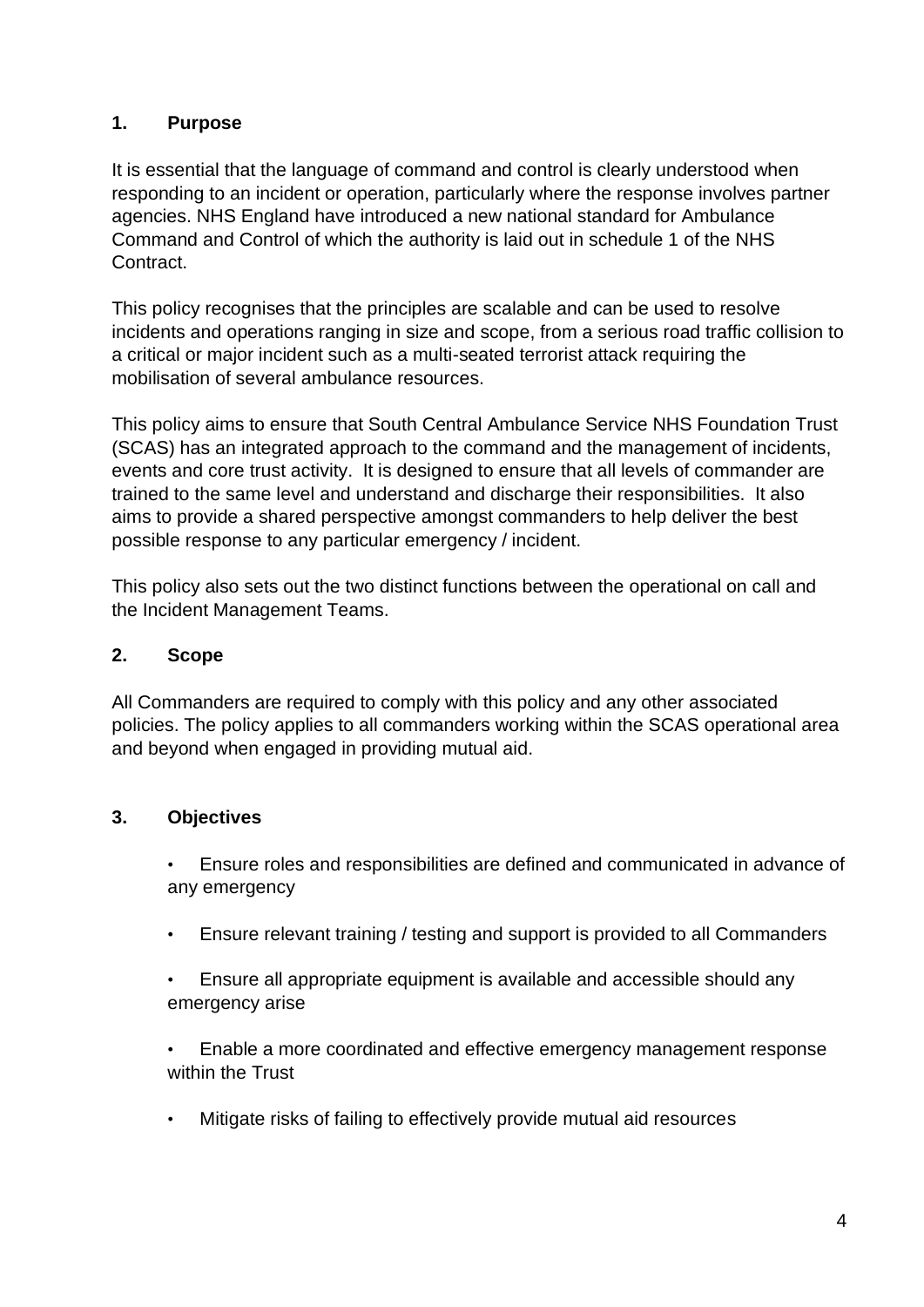• Ensure that lessons identified from other incidents and exercises are incorporated in to Command training and exercisingEnsure local structures link into regional and national civil protection bodies

#### <span id="page-4-0"></span>**4. Definitions**

**Command and Control** - Command and control can be defined as being the authority and capability of an organisation to direct the actions of its own personnel and the use of its equipment.

A **major incident** is defined as:

## *An event or situation with a range of serious consequences which requires special arrangements to be implemented by one or more emergency responder agency.*

For the NHS this will include any event defined as an emergency in the Civil Contingencies Act as stated in the trust Incident Response Plan.

Critical Incidents are described as:

"Any localised incident where the level of disruption results in the organisation temporarily or permanently losing its ability to deliver critical services, patients may have been harmed or the environment is not safe requiring special measures and support from other agencies, to restore normal operating functions."

Command of a Business Continuity incident is covered in the Trust Incident Response Plan.

The NHS Ambulance Service is responsible for providing emergency pre-hospital care in England. Patients caught within complex emergency situations, including major incidents or hazardous inner cordons, are reliant on the NHS Ambulance Service to provide effective assessment, treatment, and access to onward care.

Within the context of this standard, patients would include members of the public, workers or volunteers, and the personnel of other responding agencies who may become ill or injured during an emergency.

The early provision of professional NHS care to patients caught within these situations improves survival rates and clinical outcomes.

The NHS owes an established legal duty of care to the population it serves. The duty of NHS Ambulance Services has been distinguished from that of other emergency services (note: Kent v Griffiths [2000] 2 WLR 1158). Once an emergency call has been received by the Ambulance Service and a commitment is given to attend, a legal duty is engaged between the provider and the patient which is distinct from that of other responding agencies. From that point onwards, the NHS Ambulance Service must justify any unreasonable delay or failure to provide an appropriate standard of care.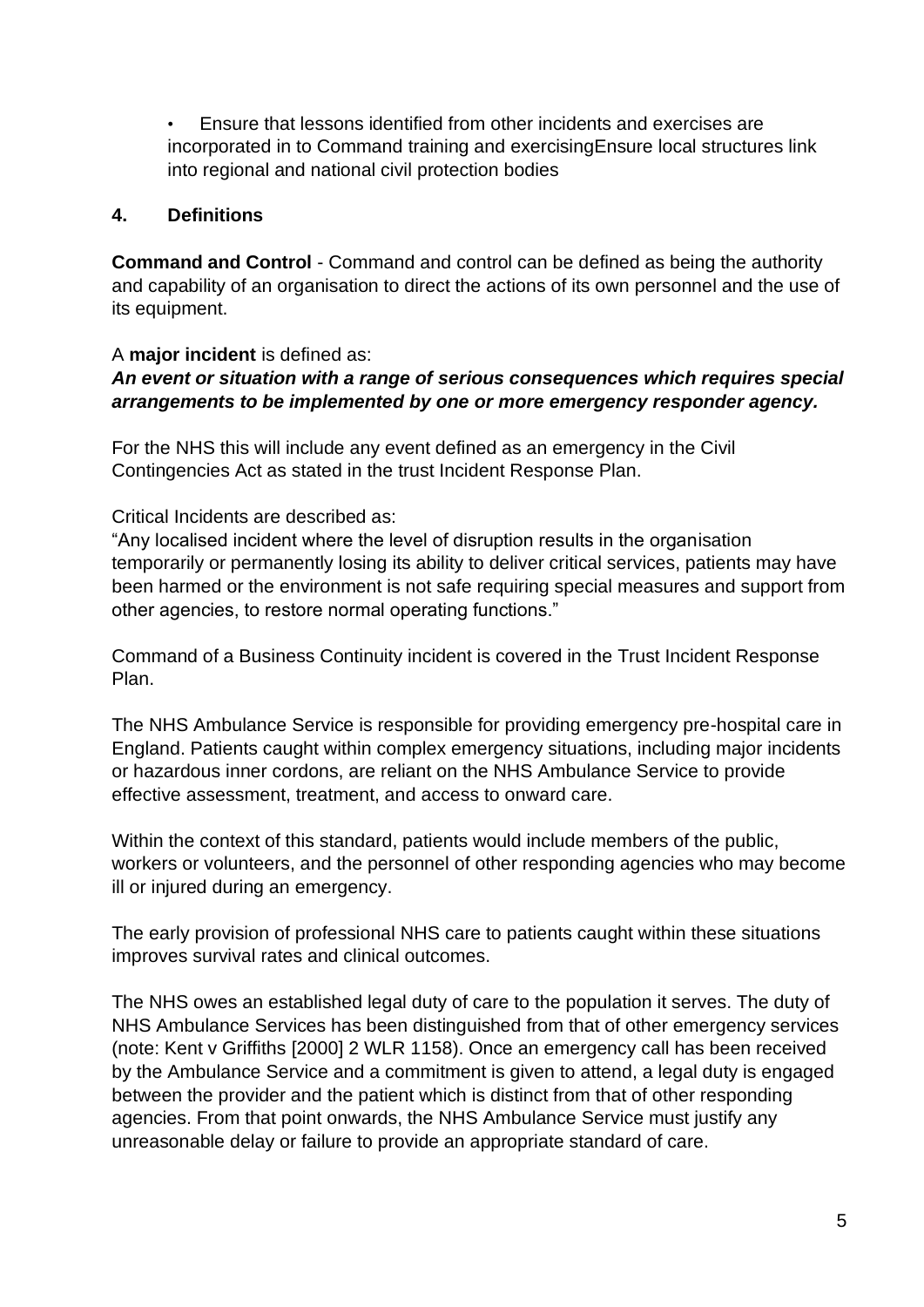The population of England currently face a serious and sustained threat from the foreseeable events described in the Government's National Risk Register for Civil Emergencies.

The population of England currently face a serious and sustained threat from international terrorism as measured through the Joint Terrorism Analysis Centre (JTAC).

## <span id="page-5-0"></span>**5. Functions of Command**

Authoritative command is carried out by those who have been given authority over others for a specific operation or incident. Commanders should be aware that their role is to make decisions, give clear directions and ensure that those directions are carried out. Working in this way promotes cohesion and provides direction that helps to deliver the strategy. The absence of effective command by one or more in the command structure will undermine a successful operation or incident, and put both the Trust and public at unnecessary risk.

Effective command is, therefore, based on the existence of:

- Clarity of role within an organised framework Strategic (Gold), Tactical (Silver) and Operational (Bronze)
- Training, exercise and experience (accredited to the National Occupational Standards);
- Processes and systems to support effective decision making.

## **Command Levels**

Command levels are defined as Strategic, Tactical and Operational, these are defined as:

## **Operational (Bronze)**

The core role of the Operational Commander is to implement the tactical plan in response to an incident or operation.

Bronze is the operational level at which the management of immediate hands-on work is undertaken at the site(s) of the emergency or other affected areas. Individual responder agencies may refer to the Operational level as Bronze.

The Operational Commander(s) provides an operational level of management at a specific incident. The function of the Operational Commander is to carry out one of a range of specific functions either stand alone or under the direction of the Tactical Commander to ensure efficient clinical care response to an incident by the Trust.

## **Tactical (Silver)**

The core role of the Tactical Commander is to develop a tactical plan which follows the Strategy and implement it through the operational command tier. The purpose of the tactical level is to ensure that the actions taken by the operational level are coordinated,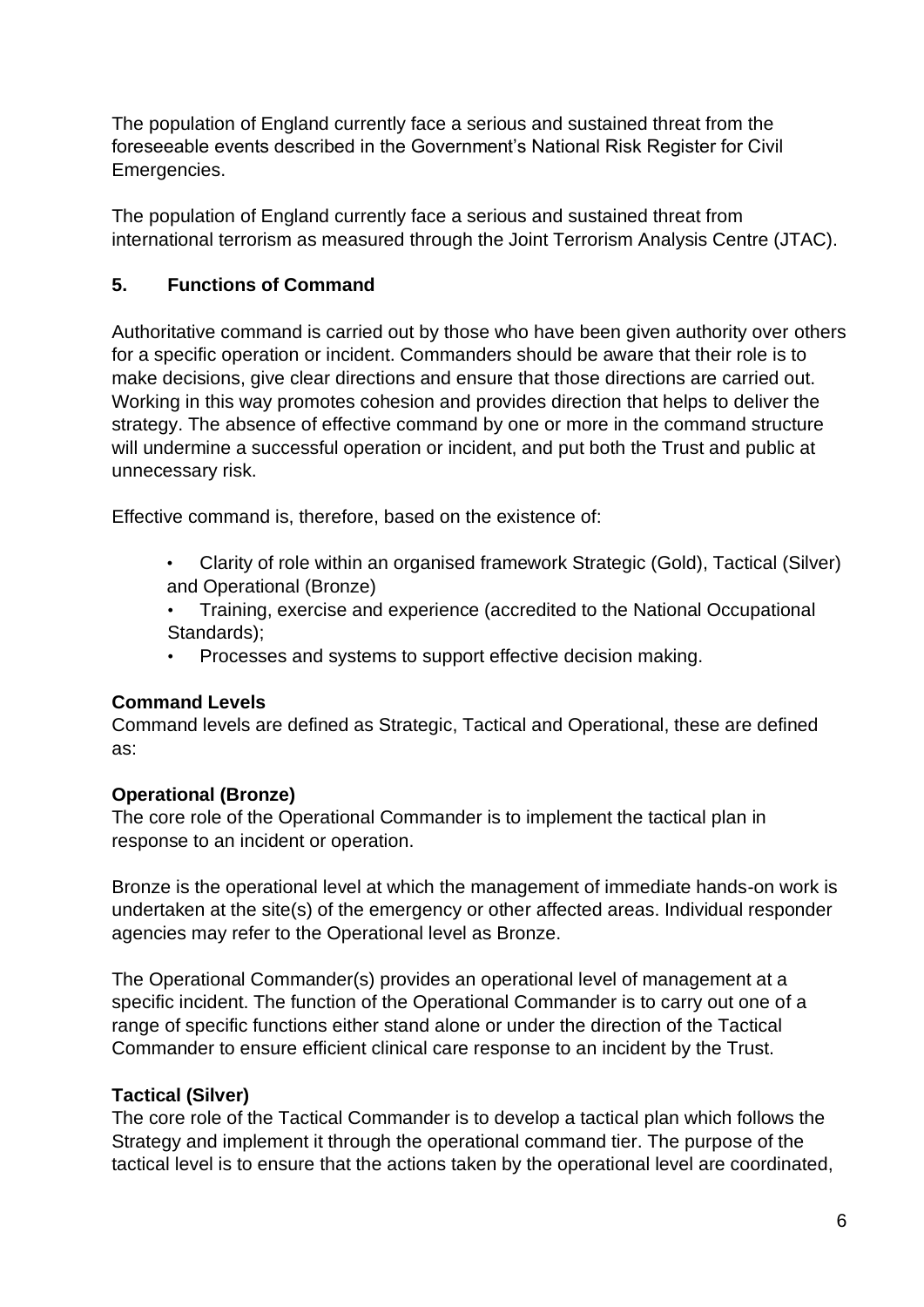coherent and integrated in order to achieve maximum effectiveness and efficiency. Individual responder agencies may refer to the Tactical level as Silver.

The Tactical Commander provides a tactical level of management for a specific incident, once the Tactical commander is in a position to, they will take command of the incident and clear transfer of command must be logged by the Tactical Commander and the CCC.

The function of the Tactical Commander is to determine priorities in allocating resources, to plan and co-ordinate when tasks will be undertaken in order to deliver the effective resolution of the incident from an ambulance service perspective. This may involve obtaining via the Strategic Commander, additional resources for the incident. The Tactical Commander will be the Ambulance Trust Manager in overall Tactical Command of a specific incident or Scene.

#### **Strategic (Gold)**

The purpose of the Strategic level is to consider the emergency in its wider context; determine longer-term and wider impacts and risks with strategic implications; define and communicate the overarching strategy and objectives for the emergency response; establish the framework, policy and parameters for lower level tiers; and monitor the context, risks, impacts and progress towards defined objectives. Individual responder agencies may refer to the Strategic level as Gold. Where an event or situation has: an especially significant impact; substantial resource implications; involves a large number of organisations; or lasts for an extended duration, it may be necessary to convene a multi-agency coordinating group at the strategic level.

The Strategic Commander is the most senior person available (or nominated to undertake the role in the presence of an executive director) who has total control over the organisation and its assets during any specific event requiring strategic management. Strategic Commanders must be empowered to commit funding and resources without the need to first seek approval from others in order to manage the prevailing situation. This will include having the authority to utilise the resources of all Trust Directorates for the duration of the incident. The Strategic Commander will be able to discuss and assess political and National requirements and liaise if required with Central Government Departments, principally but not exclusively the Department of Health.

## **Event Command**

Command at special events covered by the trust will be based on the same competencies as Incident command. Event operational and tactical commanders must meet the same criteria as Incident commanders.

## **Tactical Advisor/NILOs**

The Resilience & Specialist Operations Managers provide the role of specialist advice and support to all levels of incident command and are accredited Tactical commanders in their own right. Provision of advice is in line with the requirements of the National standards. Advice upon specific hazards, local, regional and national response arrangements including a detailed knowledge of Trust and Partner agency operational procedures for the management of specialist incidents will be provided.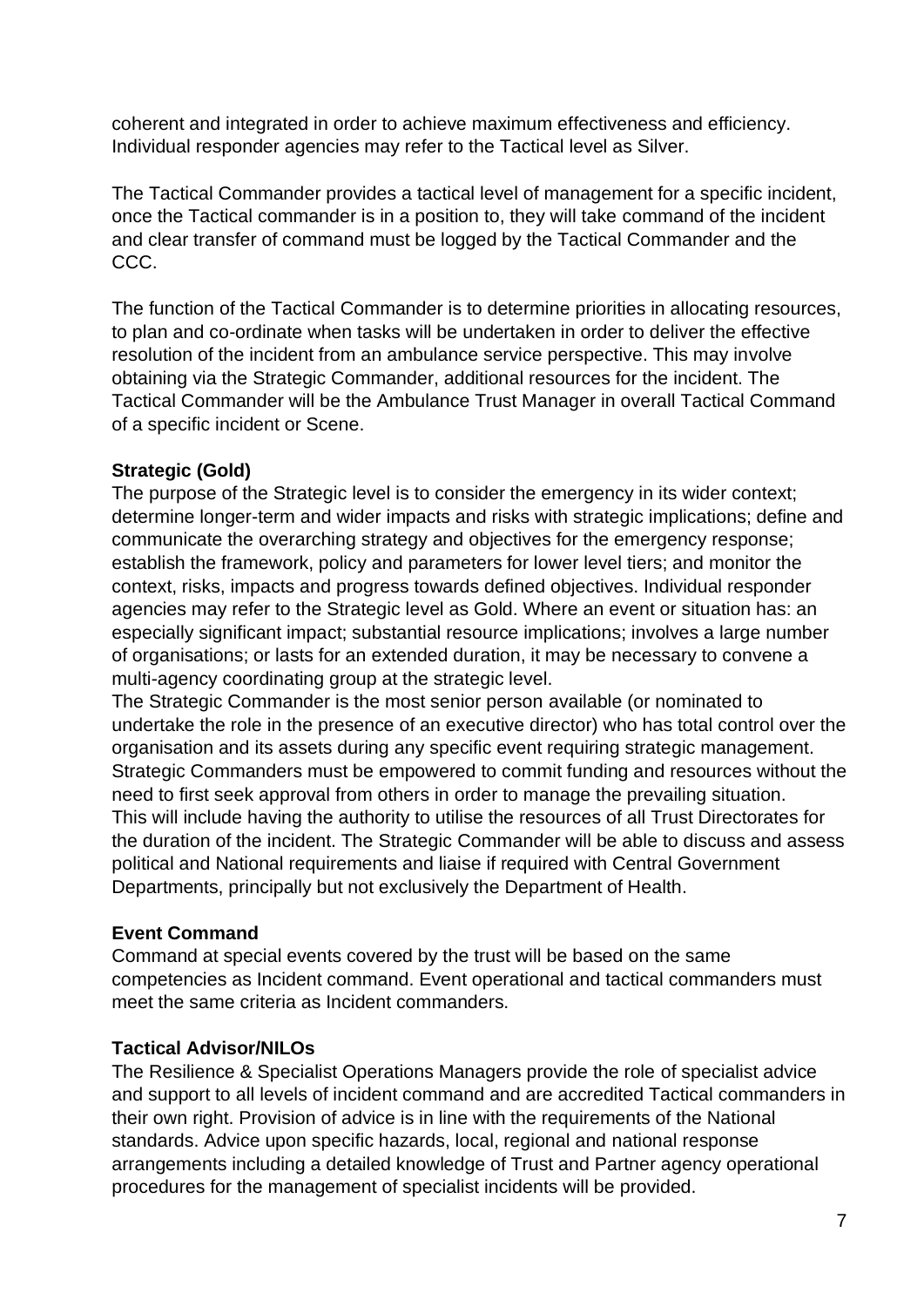## **Specialist Command**

Specialist commanders for Incidents involving CBRNe and High threat incidents (Marauding terrorism using Firearms or bladed weapons) have been accredited through national training.

## **Clinical Coordination Centre (CCC) Command**

The CCC Commander provides a tactical level of management to the CCC in relation to a specific incident. The function of the CCC Commander in conjunction with the Tactical Advisor and Tactical Commander is to determine priorities in allocating resources, to plan and coordinate when tasks will be undertaken in order to deliver the effective resolution of the incident from an ambulance service perspective. This may involve obtaining via the Strategic commander, additional resources for the incident.

## **Operational Communications (Airwave) Advisor**

The Trust Radio Communications Team will be responsible for overseeing the management, maintenance and development of the Trust's Airwave Radio System; in the context of this document they will provide the day-to-day advice on all operational communications matters in addition to the technical support role, and will act as Ambulance Communications Advisor at events or major incidents as appropriate, this may be in addition to an Operational or CCC staff member assuming the communications role at a major incident either on-site or remotely as requirded by the Ambulance Incident Commander.

## <span id="page-7-0"></span>**6. Command Training and Competencies**

Command roles can be challenging and at times extremely demanding with both corporate and personal implications. It is, therefore, essential that individuals with appropriate skills are selected, trained and supported. When allocating roles, consideration should be given to the appropriateness of the task to the individual's training, experience and competence.

Ambulance Officers discharging command responsibilities should be competent and able to demonstrate how they achieved, updated and maintained this competency. This should include a record of evidence through a continuous professional development portfolio to demonstrate operational deployment and learning. Achieving, maintaining and developing competence is, however, a tri-partite relationship between the Resilience and Specialist Operations Team on behalf of the Trust, line manager and operational commander, all of whom play a role in facilitating and checking the commander's attainment of operational competence.

Everyone involved in command should reasonably expect this process, and to have their competency examined on a regular basis, but particularly during a post-event enquiry including an internal Trust Peer Review Process.

All Ambulance Commanders must meet the National Occupational Standards (NOS) for Commanders at Operational (Bronze) and Tactical (Silver) and Strategic (Gold) levels.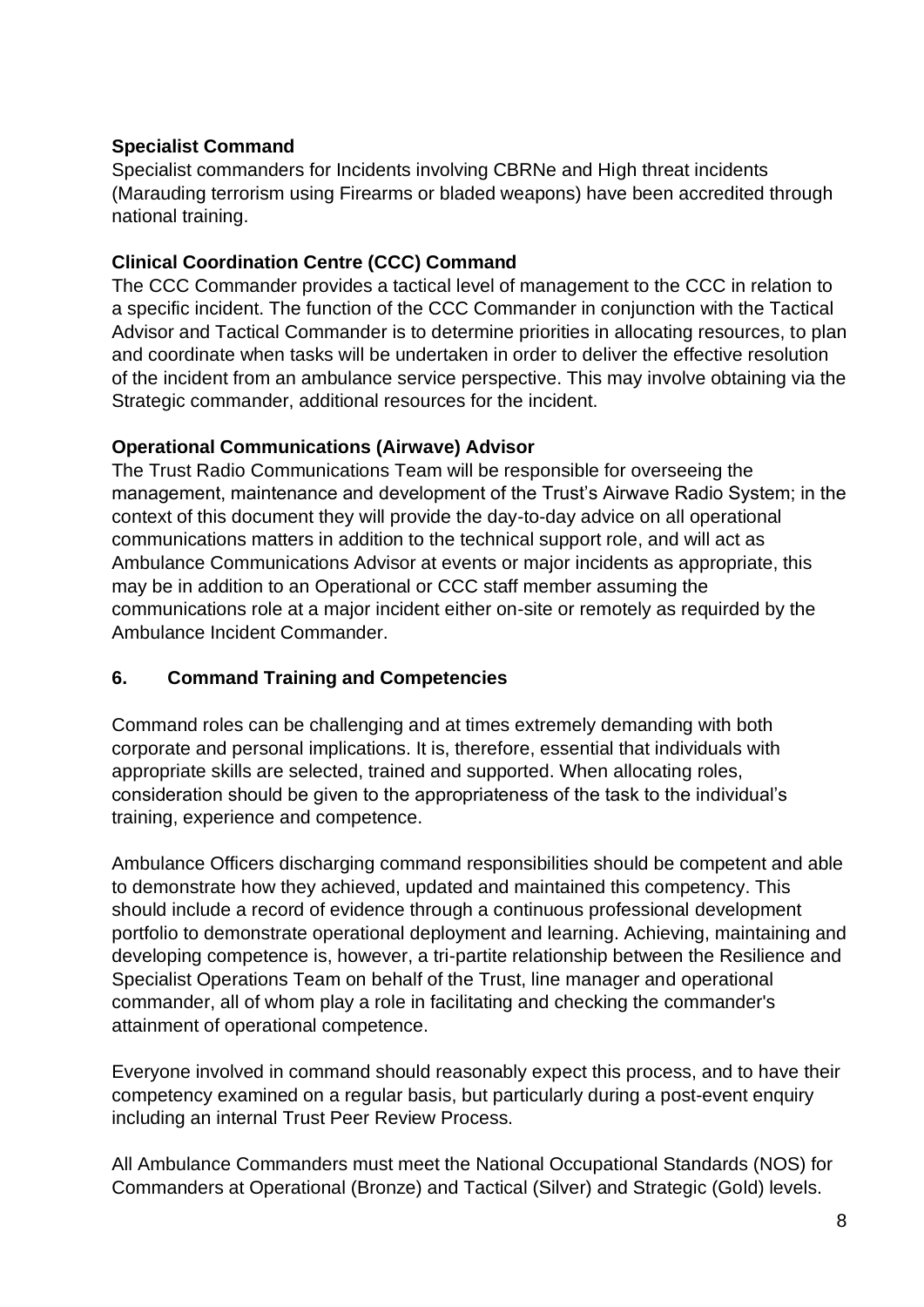The Trust will no longer recognise any command training that is not aligned to the standards.

The National Occupational Standards can be found in Appendix 1.

The National & Trust Command courses comply with the National Occupational standards and will go some way to professionalising commanders within the Trust. The Professionalisation of Trust commanders and their competences are described below:

| Accountability                    | <b>To Chief Executive</b>                                                                                                                                                                                                                                                                                                                                                                                                                                                                                                                                                                                                                                |
|-----------------------------------|----------------------------------------------------------------------------------------------------------------------------------------------------------------------------------------------------------------------------------------------------------------------------------------------------------------------------------------------------------------------------------------------------------------------------------------------------------------------------------------------------------------------------------------------------------------------------------------------------------------------------------------------------------|
| Availability                      | $\triangleright$ To be immediately available during the on-call period for<br>telephone advice<br>$\triangleright$ To be immediately available to respond (if required) to a<br>Strategic Co-ordination Group (SCG) at one of the two<br>Police Strategic Coordination Centre's (SCC) or to any<br><b>Trust Building where Trust Strategic Coordination Room</b><br>will be established.                                                                                                                                                                                                                                                                 |
| General<br>Deployment<br>Criteria | $\triangleright$ To respond to any multi-agency Strategic Coordinating<br>Group which is convened due to an actual emergency, a<br>potential emergency or a pre-planned event that in the<br>opinion of the Chief Constable warrants the establishment<br>of a Strategic Coordination Group (Multi-Agency Strategic<br><b>Coordination Centre)</b><br>$\triangleright$ To respond to an NHS specific Gold Control that has been<br>established by the NHS England to support any crisis<br>within the NHS<br>$\triangleright$ To respond to any Trust building in the event that it is<br>necessary to establish a Trust Strategic Coordination<br>Room. |

<span id="page-8-0"></span>**Strategic (Gold) Commander Competencies**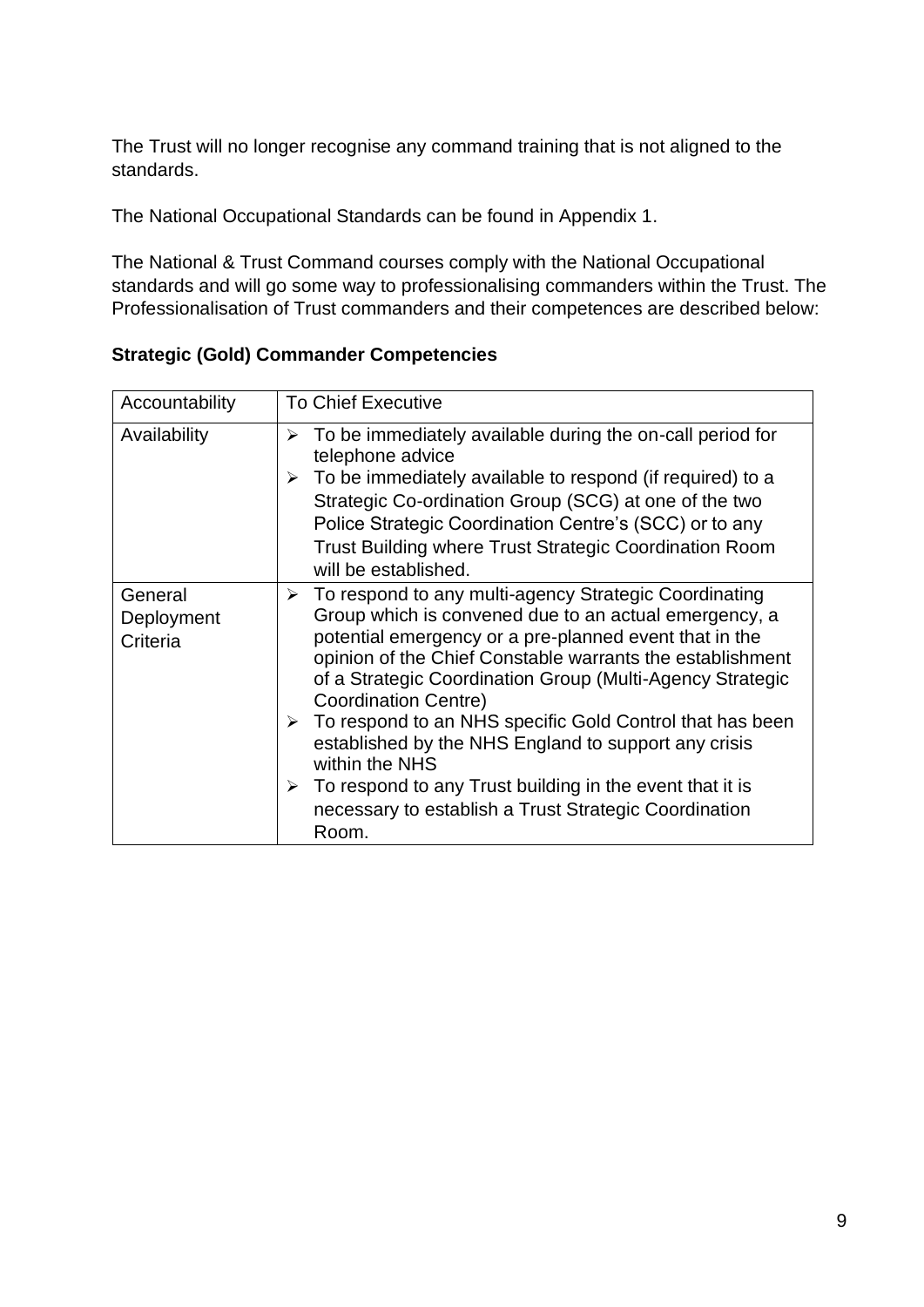| <b>Core Role</b> | $\triangleright$ To represent the Trust at a Strategic level ensuring as far                                        |
|------------------|---------------------------------------------------------------------------------------------------------------------|
|                  | as is practical the continued delivery of high quality clinical                                                     |
|                  | care whilst ensuring the Health, Safety and Welfare of                                                              |
|                  | <b>Trust resources</b>                                                                                              |
|                  | Setting, reviewing, updating and communicating the<br>➤                                                             |
|                  | strategy;                                                                                                           |
|                  | > Consulting stakeholders when determining the strategy,                                                            |
|                  | including partner agencies and community groups as                                                                  |
|                  | appropriate;                                                                                                        |
|                  | $\triangleright$ Considering setting tactical parameters for the Ambulance /                                        |
|                  | Health response;                                                                                                    |
|                  | Being suitably located in order to maintain effective<br>≻                                                          |
|                  | strategic command by ensuring that appropriate                                                                      |
|                  | communication mechanisms exist;                                                                                     |
|                  | $\triangleright$ Maintaining a strategic overview and, as such, should not                                          |
|                  | become drawn into making tactical level decisions;                                                                  |
|                  | Resourcing the response to the incident or operation;<br>➤                                                          |
|                  | Ensuring that, where appropriate, command protocols are<br>≻<br>set, agreed and understood by all relevant parties; |
|                  | $\triangleright$ Remaining available to the Tactical Commander;                                                     |
|                  | $\triangleright$ Ensuring that the strategy for the incident or operation is                                        |
|                  | documented in order to provide a clear audit trail, including                                                       |
|                  | any changes to that strategy;                                                                                       |
|                  | Approving the Tactical Commander's tactical plan and<br>➤                                                           |
|                  | ensuring that it meets the strategic intention for the incident                                                     |
|                  | or operation;                                                                                                       |
|                  | $\triangleright$ Reviewing and ensuring the resilience and effectiveness of                                         |
|                  | the command structure and the effectiveness of the                                                                  |
|                  | <b>Tactical Commander;</b>                                                                                          |
|                  | Identifying the level of support needed to resolve the<br>➤                                                         |
|                  | incident or operation;                                                                                              |
|                  | $\triangleright$ Within the command structure, having overall responsibility                                        |
|                  | for ensuring staff health and safety,                                                                               |
|                  | To contribute to the multi-agency Strategic management of<br>➤                                                      |
|                  | incidents as required, ensuring the interests of the Trust                                                          |
|                  | are represented                                                                                                     |
|                  | $\triangleright$ To ensure the Chief Executive is appraised of developing<br>and on-going incidents as required.    |
|                  |                                                                                                                     |
| Competence /     | <b>National Strategic Command Training (MAGIC)</b><br>$\blacktriangleright$                                         |
| Training         | <b>Strategic CBRNE</b><br>➤                                                                                         |
|                  | <b>Trust Strategic Command Training</b><br>➤                                                                        |
|                  | <b>Business Continuity Management awareness</b><br>➤                                                                |
|                  | <b>Media Training</b><br>⋗                                                                                          |
|                  | <b>Legal Training</b><br>⋗                                                                                          |
|                  | <b>Command Assessments &amp; CPD Portfolio</b>                                                                      |
|                  | Peer Reviews.                                                                                                       |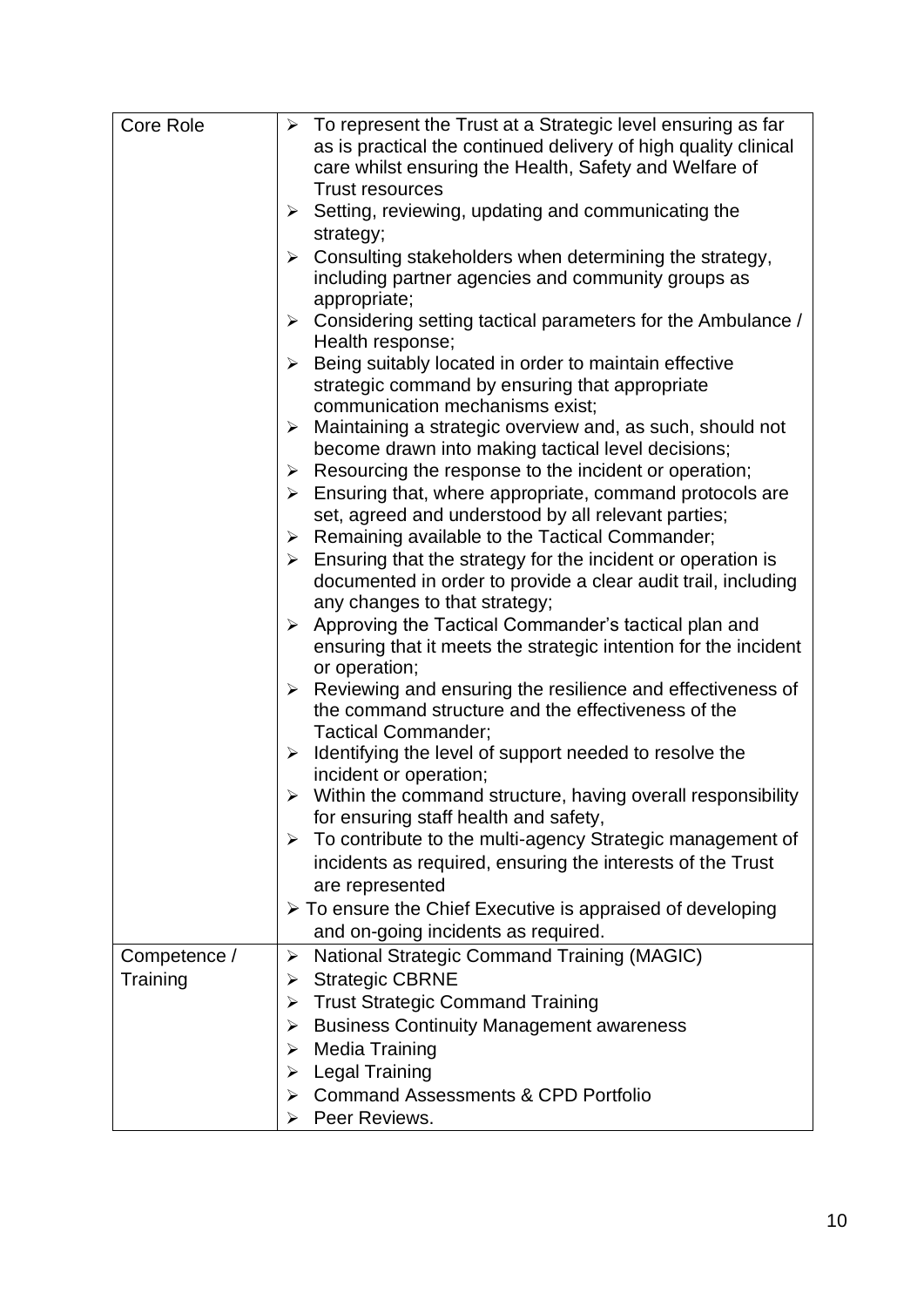| Exercise   | $\triangleright$ Attend a table-top exercise in a command function annually |
|------------|-----------------------------------------------------------------------------|
| Attendance | Attend a live exercise in a command function once every                     |
|            | two years                                                                   |
|            | Attend high risk site specific familiarisation exercises to                 |
|            | ensure demonstrable familiarity with the locations.                         |

**Strategic Commanders will be assessed on a bi-annual basis using the performance criteria in the National Occupational Standards. This assessment will relicense the commander for 24 months. Only licensed commanders will undertake command roles.** 

**Strategic Commanders who still respond at Tactical Level will also be assessed biannually on the Tactical performance criteria. This assessment will relicense the commander for 24 months. Only licensed commanders will undertake command roles.** 

| Accountability                    | $\triangleright$ To the Strategic Commander (When activated<br>for a specific incident and when out of hours)<br>To Operations Directors during office hours                                                                                                                                                                                                                                                                                                                                                                                                               |
|-----------------------------------|----------------------------------------------------------------------------------------------------------------------------------------------------------------------------------------------------------------------------------------------------------------------------------------------------------------------------------------------------------------------------------------------------------------------------------------------------------------------------------------------------------------------------------------------------------------------------|
| Availability                      | $\triangleright$ To be immediately available during the on-call<br>period for telephone advice<br>$\triangleright$ To be immediately available within the Trust<br>operational area to respond to incident scenes                                                                                                                                                                                                                                                                                                                                                          |
| General<br>Deployment<br>Criteria | $\triangleright$ To respond to incidents when directed by the<br>Clinical Coordination Centre Centre (CCC) and in-<br>line with this procedure and procedures for<br>specific incidents<br>$\triangleright$ To respond to incidents as an initial response<br>to support Operational Commanders at incidents<br>involving multiple casualties, but not requiring a<br>multiagency Tactical Coordination Group to be<br>established<br>$\triangleright$ To respond to the location of a Tactical<br>Coordination Group if convened for a specific<br>incident or operation. |

## <span id="page-10-0"></span>**Tactical (Silver) Commander Competencies**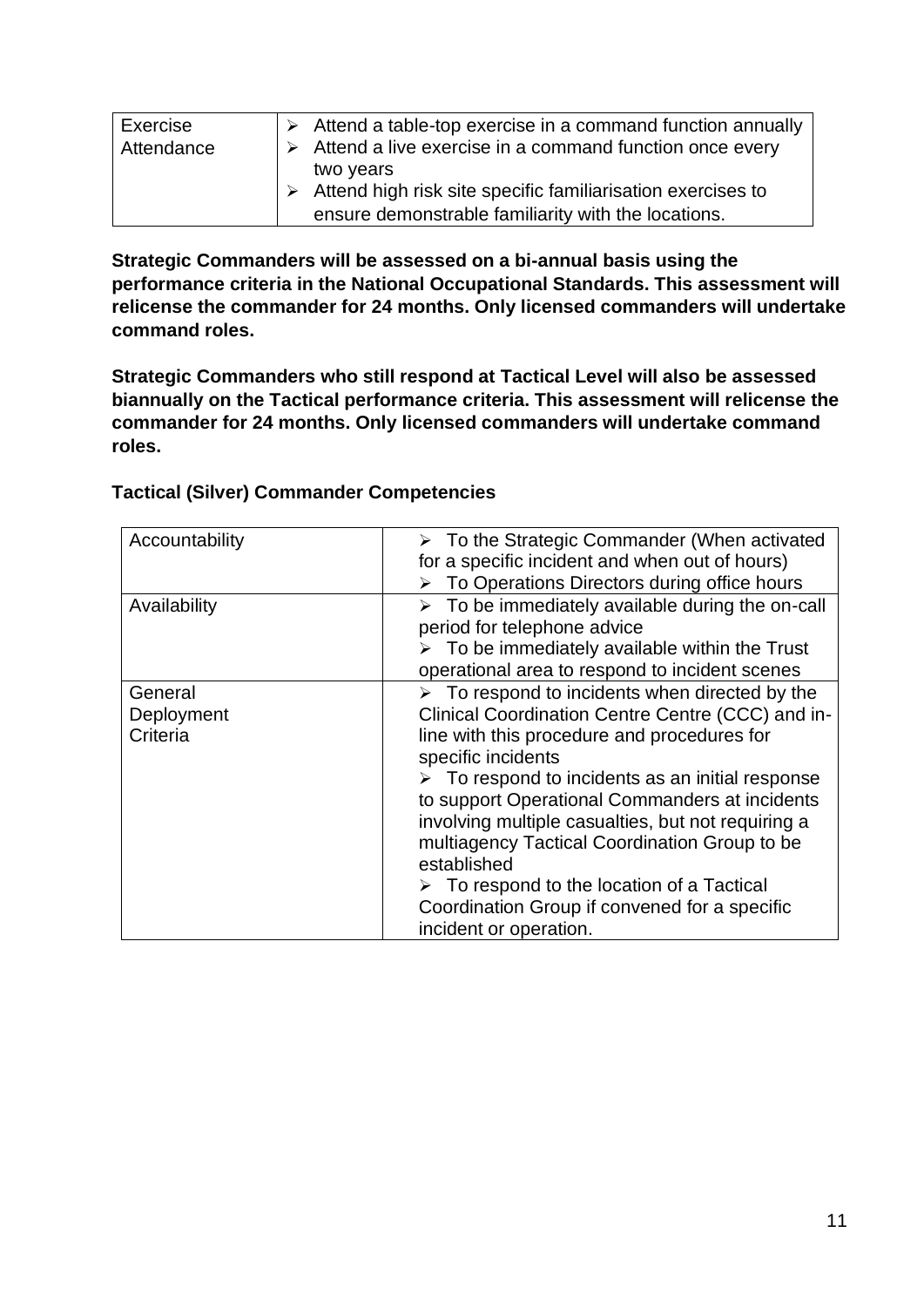| <b>Core Role</b> | $\triangleright$ To represent the Trust at scene or at the      |
|------------------|-----------------------------------------------------------------|
|                  | nominated multiagency Tactical Coordination                     |
|                  | Group ensuring the tactical provision of                        |
|                  | appropriate clinical care and the arrangements to               |
|                  | ensure as far as is reasonable practical the                    |
|                  | Health, Safety and Welfare of Trust Personnel                   |
|                  | $\triangleright$ Developing and coordinating the tactical plan  |
|                  | in order to achieve the strategy set by the                     |
|                  | Strategic Commander within any tactical                         |
|                  | parameters set;                                                 |
|                  | $\triangleright$ Testing the Strategic Commander's strategy to  |
|                  | ensure that it is achievable and proportionate to               |
|                  | the threat/risks faced;                                         |
|                  | $\triangleright$ Assessing the available information and        |
|                  | intelligence to properly evaluate the threat,                   |
|                  | vulnerabilities and risks;                                      |
|                  | $\triangleright$ Being suitably located in order to maintain    |
|                  | effective tactical command of the incident or                   |
|                  | operation;                                                      |
|                  | $\triangleright$ Ensuring that all decisions are documented in  |
|                  | the command log in order to provide a clear audit               |
|                  | trail;                                                          |
|                  | $\triangleright$ Providing the pivotal link in the command      |
|                  | chain between Operational Commanders and the                    |
|                  | Strategic Commander;                                            |
|                  | $\triangleright$ Reviewing and updating the tactical plan and   |
|                  | ensuring that any changes made are                              |
|                  | communicated to the Operational Commanders                      |
|                  | and, where appropriate, the Strategic                           |
|                  | Commander;                                                      |
|                  | $\triangleright$ Ensuring that, where appropriate, the strategy |
|                  | and tactics are properly briefed to all staff on the            |
|                  | operation;                                                      |
|                  | $\triangleright$ Ensuring that the tactics employed by          |
|                  | Operational Commanders meet the strategic                       |
|                  | intention and tactical plan;                                    |
|                  | Considering the wider health community and                      |
|                  | implications of using certain tactics;                          |
|                  | $\triangleright$ Managing and coordinating, where required,     |
|                  | multiagency resources and activities during the                 |
|                  | response to a health specific incident or                       |
|                  | operation;                                                      |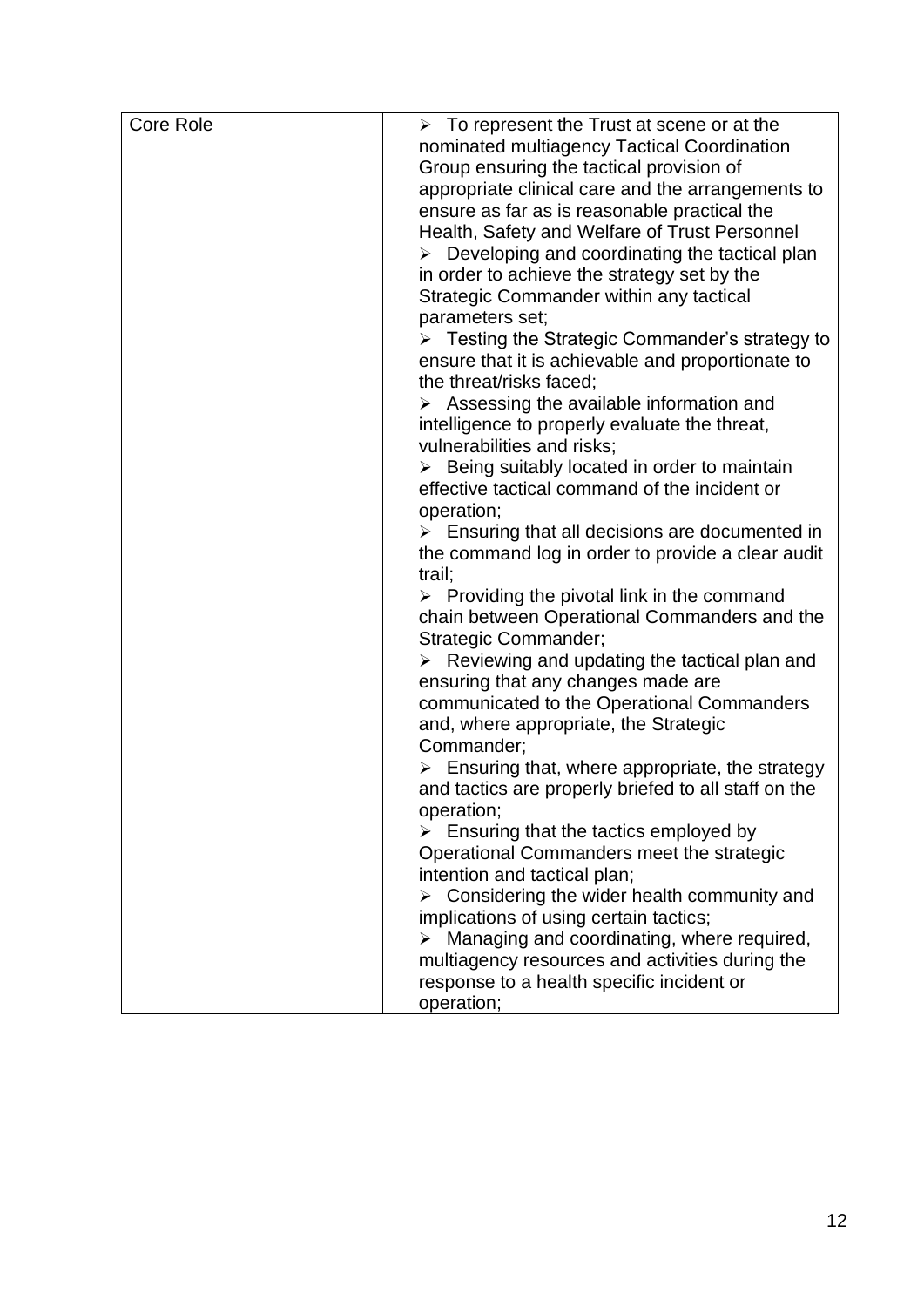|                            | $\triangleright$ Ensuring that any deployment is<br>commensurate with the level of threat / risk faced:<br>$\triangleright$ Ensuring that a full debrief of the incident or<br>operation takes place which contributes to<br>organisational learning.<br>$\triangleright$ To ensure the Strategic Commander (if<br>deployed) or on-call Gold / Duty Director at other<br>times is appraised of the developing / ongoing<br>incident<br>$\triangleright$ To front any media enquiries in the absence of<br>the Communication team |
|----------------------------|----------------------------------------------------------------------------------------------------------------------------------------------------------------------------------------------------------------------------------------------------------------------------------------------------------------------------------------------------------------------------------------------------------------------------------------------------------------------------------------------------------------------------------|
| Competence / Training      | > Trust Tactical Command Training<br><b>National Tactical Command Training (JESIP)</b><br>≻<br><b>Business Continuity Management awareness</b><br>≻<br><b>Media Training</b><br>$\blacktriangleright$<br>$\triangleright$ Legal Training<br>> Incident Specific National Command training<br>(CBRNE) if a CBRNE Commander<br>▶ Command Assessments & CPD Portfolio<br>> Peer Reviews                                                                                                                                             |
| <b>Exercise Attendance</b> | $\triangleright$ Attend a table-top exercise in a command<br>function annually<br>Attend a live exercise in a command function<br>once every two years<br>$\triangleright$ Attend two pre-planned events annually as<br><b>Tactical Commander</b><br>Attend high risk site specific familiarization<br>exercises to ensure demonstrable familiarity with<br>the locations.                                                                                                                                                       |

**Tactical Commanders will be assessed on a biannual basis using the performance criteria in the National Occupational Standards. This assessment will relicense the commander for 24 months. Only licensed commanders will undertake command roles.** 

## <span id="page-12-0"></span>**Operational (Bronze) Commander Competencies**

| Accountability                        | $\triangleright$ To the Tactical Commander (When activated for a<br>specific incident or out of hours)<br>> To local Clinical Operations Manager and Area<br>Manager during office hours. |
|---------------------------------------|-------------------------------------------------------------------------------------------------------------------------------------------------------------------------------------------|
| Availability                          | $\triangleright$ To be immediately available within the operational<br>area to respond to incident scenes.                                                                                |
| <b>General Deployment</b><br>Criteria | $\triangleright$ To respond to incidents when directed by the CCC<br>and in-line with this procedure and procedures for<br>specific incidents.                                            |
| Core Role                             | $\triangleright$ To support the Tactical Commander of the Trust at<br>scene ensuring the operational provision of appropriate                                                             |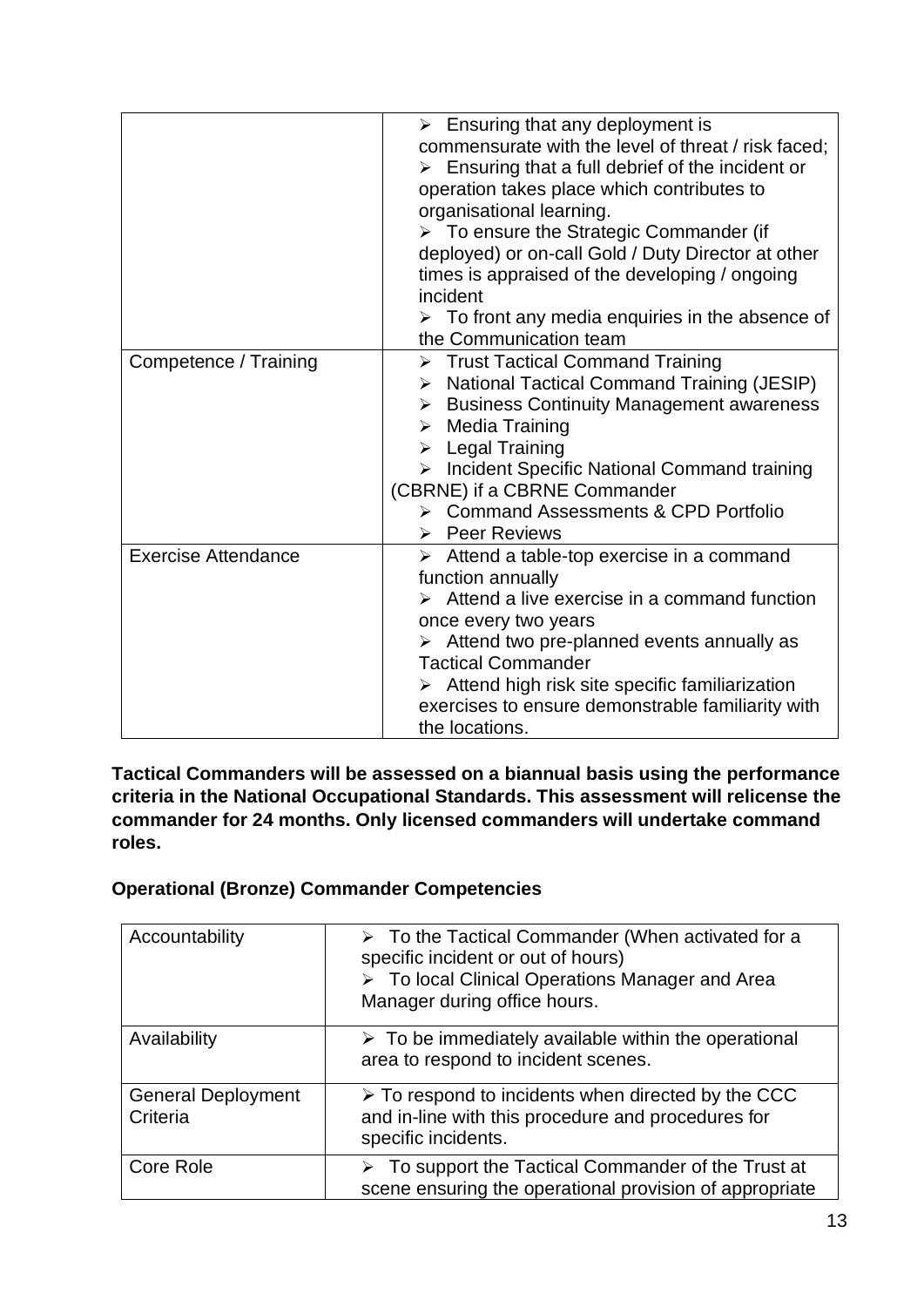| clinical care and Health & Safety (H&S) and welfare of all              |
|-------------------------------------------------------------------------|
| responding Ambulance Service resources                                  |
| $\triangleright$ Implementing the relevant part of the Tactical         |
| Commander's plan by using appropriate tactics within                    |
| their geographical or functional area of responsibility;                |
|                                                                         |
| $\triangleright$ Having a clear understanding of the Strategic          |
| Commander's strategy, the Tactical Commander's                          |
| tactical plan and their own role within it;                             |
| $\triangleright$ Making decisions within their agreed level of          |
| responsibility, including seeking approval for any                      |
| variation in agreed tactics;                                            |
| $\triangleright$ Where circumstances constantly change, testing the     |
| Tactical Commander's tactical plan to ensure that it is                 |
| achievable and proportionate;                                           |
| $\triangleright$ Ensuring staff within their area of responsibility are |
| fully briefed and understand their role, responsibilities               |
| and limits;                                                             |
| $\triangleright$ Updating the Tactical Commander on any changes         |
| including any variation in agreed tactics within their                  |
| geographical or functional area of responsibility;                      |
| $\triangleright$ Being suitably located in order to maintain effective  |
| operational command of their area of responsibility;                    |
| $\triangleright$ Being available to those under their command           |
| Operational Commanders should, however, ensure that                     |
| those carrying out tasks have sufficient independence to                |
| conduct their specific role in accordance with the                      |
| strategy and tactical plan;                                             |
| $\triangleright$ Ensuring all operational decisions are documented in   |
| a command log to maintain a clear audit trail.                          |
| $\triangleright$ To ensure the Tactical Commander is appraised of       |
| any developments at scene                                               |
| > To carry out role of Chemical, Biological, Radiological               |
| and Nuclear (CBRN) Operational Commander as                             |
| required                                                                |
| $\triangleright$ To carry out role of Decontamination Officer as        |
| required                                                                |
| $\triangleright$ To prepare full reports post event                     |
| $\triangleright$ To represent SCAS at any subsequent de-briefs /        |
| enquiries                                                               |
| $\triangleright$ To front any media interest as part of Operational     |
| response when requested to do so by the Strategic                       |
| Commander                                                               |
| $\triangleright$ The Operational Commander may also be deployed         |
| as an initial response to an emergency incident if they                 |
| are the nearest resource or to support crews.                           |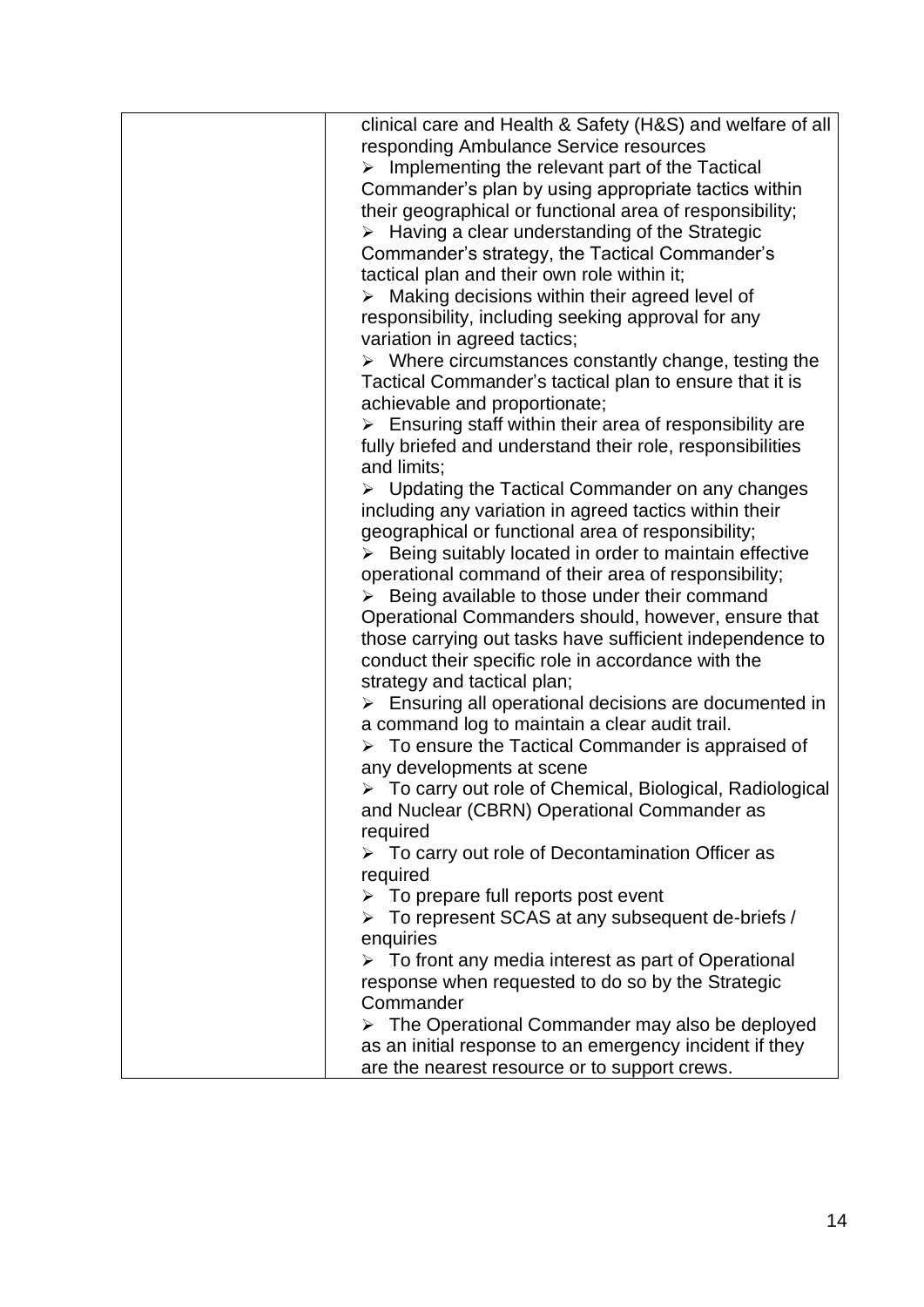| Competence / Training      | > National Operational Command Training (JESIP)<br>▶ Trust Operational Command Training<br>$\triangleright$ Business Continuity Management<br>$\triangleright$ Media Training<br>$\triangleright$ Mentorship<br>> Command Assessments & CPD portfolio<br>$\triangleright$ Peer Reviews.                                                                                                        |
|----------------------------|------------------------------------------------------------------------------------------------------------------------------------------------------------------------------------------------------------------------------------------------------------------------------------------------------------------------------------------------------------------------------------------------|
| <b>Exercise Attendance</b> | $\triangleright$ Attend a table-top exercise in a command function<br>annually<br>$\triangleright$ Attend a live exercise in a command function once<br>every two years<br>$\triangleright$ Attend two pre-planned events annually in a<br>command role<br>$\triangleright$ Attend high risk site specific familiarisation exercises<br>to ensure demonstrable familiarity with the locations. |

**Operational Commanders will be assessed on a biannual basis using the performance criteria in the National Occupational Standards. This assessment will relicense the commander for 24 months. Only licensed commanders will undertake command roles.** 

## <span id="page-14-0"></span>**CCC Commander Competencies**

| Grade                             | > Head of CCC<br>$\triangleright$ Control Duty Manager<br><b>CCC Shift Officer</b>                                                                                                                      |
|-----------------------------------|---------------------------------------------------------------------------------------------------------------------------------------------------------------------------------------------------------|
| Accountability                    | $\triangleright$ To Assistant Director of Operations (CCC) during<br>office hours<br>$\triangleright$ Out of hours to the On Call Strategic Commander or<br>when activated to a specific incident       |
| Availability                      | $\triangleright$ To be immediately available during the on-call period<br>for telephone advice<br>$\triangleright$ To be immediately available within the Trust<br>operational area to respond to CCC s |
| General<br>Deployment<br>Criteria | $\triangleright$ To respond to any CCC when directed by the Clinical<br>Coordination Centre (CCC) shift officer and in line with<br>this procedure and procedures for specific incidents                |
| Core Role                         | $\triangleright$ To support the Tactical Commander with CCC<br>specifics in relation to an incident.<br>$\triangleright$ To provide the CCC's with leadership and expert<br>advice                      |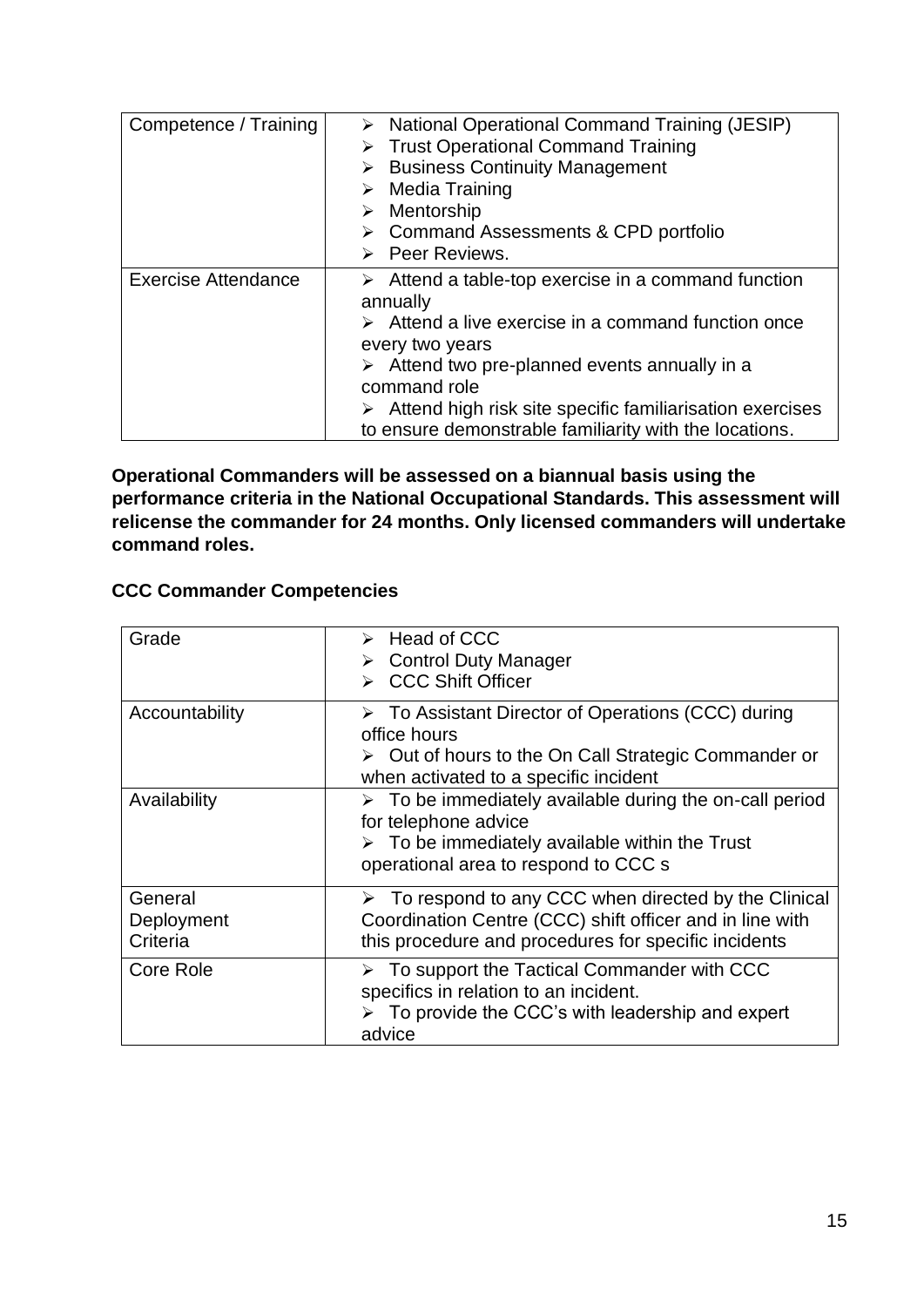| Competence /               | $\triangleright$ CCC functions                                     |
|----------------------------|--------------------------------------------------------------------|
| Training                   | > National Command Training (JESIP)                                |
|                            | $\triangleright$ Trust CCC Command Training                        |
|                            | $\triangleright$ Business Continuity Management                    |
|                            | $\triangleright$ Media Training                                    |
|                            | $\triangleright$ Mentorship                                        |
|                            | ▶ Command Assessments & CPD Portfolio                              |
|                            | $\triangleright$ Peer Reviews                                      |
| <b>Exercise Attendance</b> | $\triangleright$ Attend a table-top exercise in a command function |
|                            | annually                                                           |
|                            | $\triangleright$ Attend a live exercise in a command function once |
|                            | every two years                                                    |

**CCC Tactical Commanders will be assessed on a biannual basis using the performance criteria in the National Occupational Standards. This assessment will relicense the commander for 24 months. Only licensed commanders will undertake command roles.** 

## <span id="page-15-0"></span>**Tactical Advisor and NILO Competencies**

| Grade                             | <b>Resilience &amp; Specialist Operations Managers</b>                                                                                                                                                                                                                                                                                  |
|-----------------------------------|-----------------------------------------------------------------------------------------------------------------------------------------------------------------------------------------------------------------------------------------------------------------------------------------------------------------------------------------|
| Accountability                    | To Strategic Commander (When activated for a specific<br>➤<br>incident and when out of hours)<br>> To Head of Resilience and Specialist Operations during office<br>hours                                                                                                                                                               |
| Availability                      | To be immediately available during the on-call period for<br>➤<br>telephone advice<br>$\triangleright$ To be immediately available to respond to incident scenes,<br>command centres or CCC as required                                                                                                                                 |
| General<br>Deployment<br>Criteria | $\triangleright$ To respond to incidents when directed by the CCC and in line<br>with this procedure and procedures for specific incidents to<br>provide tactical advice and support for the management of the<br>incident<br>$\triangleright$ To undertake the function of Strategic, Tactical or Operational<br>Commander as required |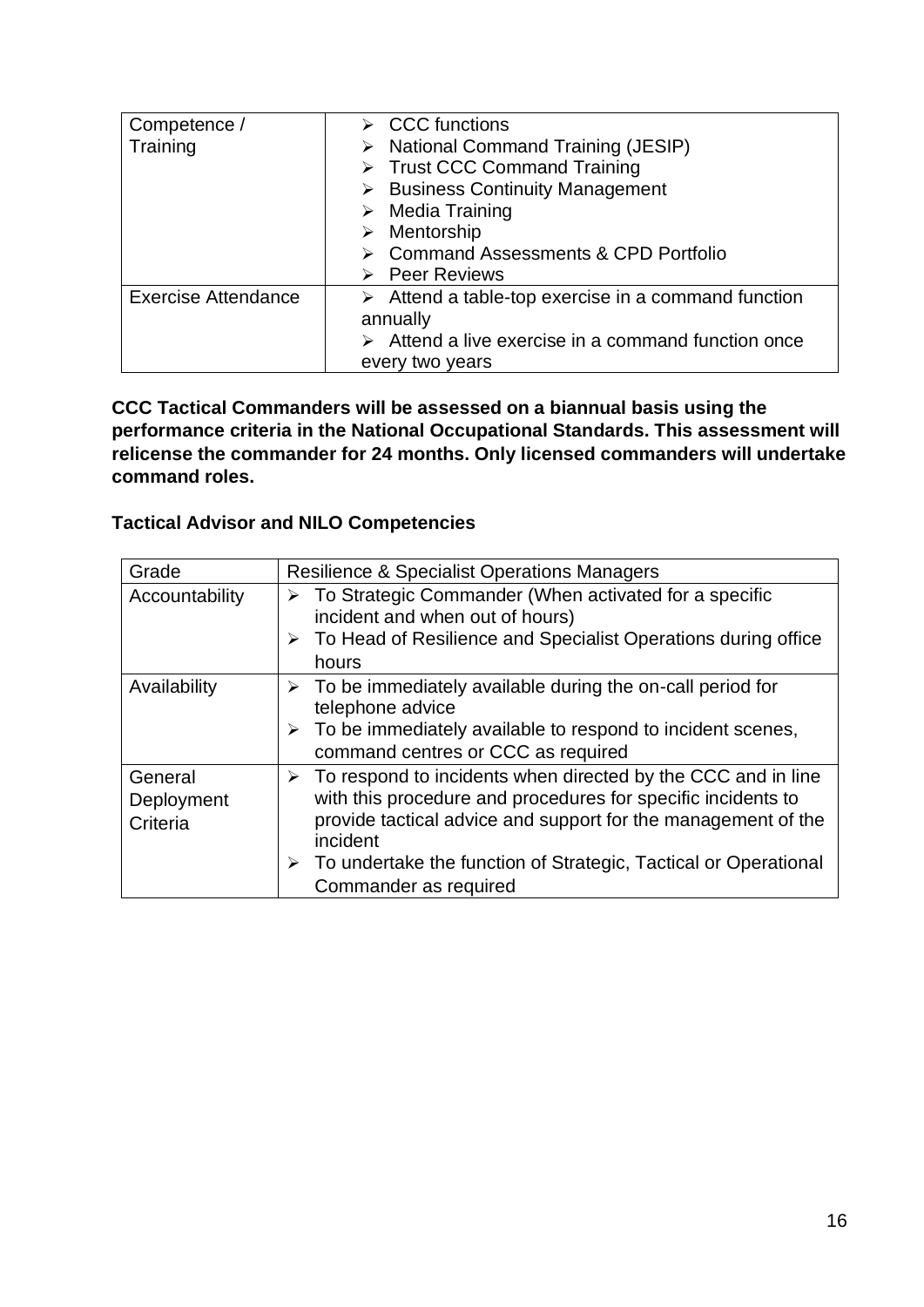| <b>Core Role</b> | $\triangleright$ To represent the Trust at scene or at the nominated                   |
|------------------|----------------------------------------------------------------------------------------|
|                  | multiagency Coordination Group ensuring the tactical                                   |
|                  | provision of appropriate clinical care and the arrangements to                         |
|                  | ensure as far as is reasonable practical the Health, Safety and                        |
|                  | <b>Welfare of Trust Personnel</b>                                                      |
|                  | To advise the Incident Commander in determining tactical or<br>➤                       |
|                  | <b>Strategic priorities</b>                                                            |
|                  | Assist with developing and coordinating the tactical plan in<br>➤                      |
|                  | order to achieve the strategy set by the Strategic Commander                           |
|                  | within any tactical parameters set;                                                    |
|                  | Assist with the testing the Strategic Commander's strategy to<br>$\blacktriangleright$ |
|                  | ensure that it is achievable and proportionate to the                                  |
|                  | threat/risks faced;                                                                    |
|                  | Assessing the available information and intelligence to<br>➤                           |
|                  | properly evaluate the threat, vulnerabilities and risks and                            |
|                  | provide advice;                                                                        |
|                  | Being suitably located in order to help maintain effective<br>➤                        |
|                  | tactical command of the incident or operation;                                         |
|                  | Ensuring that all decisions are documented in the command<br>➤                         |
|                  | log in order to provide a clear audit trail;                                           |
|                  |                                                                                        |
|                  | $\triangleright$ Providing the pivotal link in the command chain between               |
|                  | Operational Commanders, Tactical Commander and the                                     |
|                  | <b>Strategic Commander;</b>                                                            |
|                  | Assist with reviewing and updating the tactical plan and<br>$\blacktriangleright$      |
|                  | ensuring that any changes made are communicated to the                                 |
|                  | Operational Commanders and, where appropriate, the                                     |
|                  | Strategic Commander;                                                                   |
|                  | $\triangleright$ Ensuring that, where appropriate, the strategy and tactics are        |
|                  | properly briefed to all staff on the operation;                                        |
|                  | Ensuring that the tactics employed by Operational<br>$\blacktriangleright$             |
|                  | Commanders meet the strategic intention and tactical plan;                             |
|                  | Considering the wider health community and implications of<br>➤                        |
|                  | using certain tactics;                                                                 |
|                  | Assist with managing and coordinating, where required,<br>➤                            |
|                  | multiagency resources and activities during the response to a                          |
|                  | health specific incident or operation;                                                 |
|                  | Ensuring that any deployment is commensurate with the level<br>➤                       |
|                  | of threat / risk faced;                                                                |
|                  | Ensuring that a full debrief of the incident or operation takes<br>➤                   |
|                  | place which contributes to organisational learning.                                    |
|                  | > To ensure the Strategic Commander (if deployed) or on-call                           |
|                  | Gold at other times is appraised of the developing / ongoing                           |
|                  | incident                                                                               |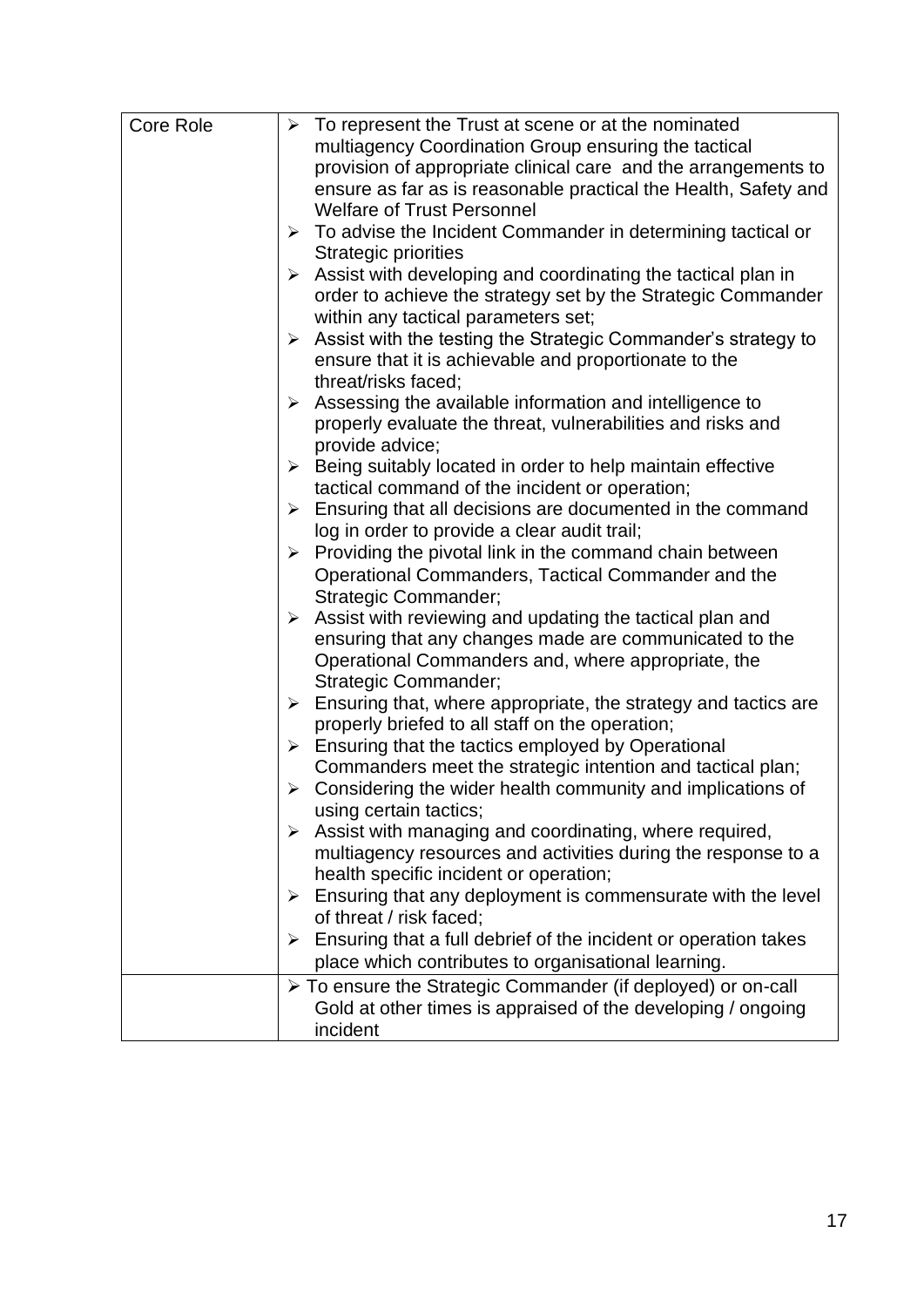| Competence / | National Specialist Command Training. (MAGIC etc)<br>➤                  |
|--------------|-------------------------------------------------------------------------|
| Training     | <b>Tactical Advisor Specialist Training</b><br>➤                        |
|              | National Interagency Liaison Officer training<br>≻                      |
|              | <b>Business Continuity Management</b><br>➤                              |
|              | <b>MTFA Ground Commander (National Training)</b><br>➤                   |
|              | <b>CBRN Command (National Training)</b><br>➤                            |
|              | <b>SORT Training</b><br>➤                                               |
|              | <b>Media Training</b><br>≻                                              |
|              | <b>Legal Training</b><br>⋗                                              |
|              | <b>Command Assessments &amp; CPD Portfolio</b><br>↘                     |
|              | <b>Peer Reviews</b><br>⋗                                                |
| Exercise     | Attend a table-top exercise in a command function annually<br>➤         |
| Attendance   | Attend a live exercise in a command function once every two<br>⋗        |
|              | years                                                                   |
|              | Attend a pre-planned events as Tactical Commander annually<br>➤         |
|              | Attend high risk site specific familiarisation exercises to ensure<br>➤ |
|              | demonstrable familiarity with the locations                             |

## **Tactical Advisors will be assessed on a biannual basis using the performance criteria in the National Occupational Standards.**

# <span id="page-17-0"></span>**Ambulance Communications Advisor Competencies**

| Grade                             |                                                                                                                                                                                                                                                                                                              |
|-----------------------------------|--------------------------------------------------------------------------------------------------------------------------------------------------------------------------------------------------------------------------------------------------------------------------------------------------------------|
| Accountability                    | $\triangleright$ To Strategic or Tactical Commander (When activated for a<br>specific incident and when out of hours)<br>$\triangleright$ To Head of ICT in hours                                                                                                                                            |
| Availability                      | (First line) To be immediately available during the on-call<br>➤<br>period for telephone advice<br>(Second line) To be immediately available to respond to<br>incident scenes, command centres or CCC as required                                                                                            |
| General<br>Deployment<br>Criteria | > To respond to incidents when requested by the CCC or<br>Strategic/Tactical Commander to provide advice on Technical<br>Communications and in line with this procedure and<br>procedures for specific incidents and events to provide<br>technical advice and support for the management of the<br>incident |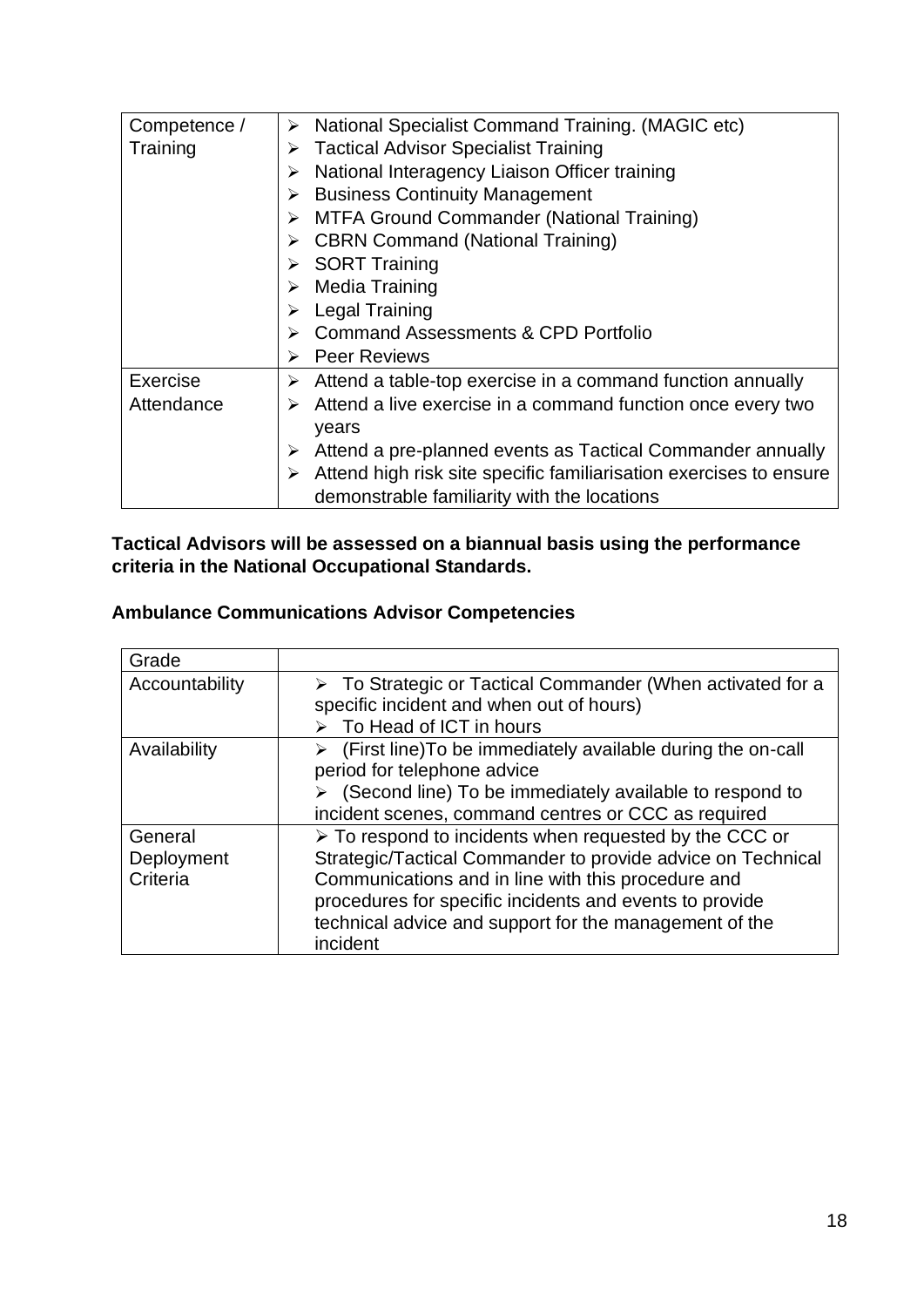| Core Role                | $\triangleright$ To represent the Trust at scene or at the nominated<br>multiagency Coordination Group ensuring the provision of<br>appropriate communications to ensure as far as is reasonable<br>practical the Health, Safety and Welfare of Personnel and<br><b>Patients</b><br>$\triangleright$ To advise the Incident Commander in determining<br>communication tactics to maintain the response<br>$\triangleright$ Assist with developing and coordinating the<br>communications plan in order to achieve the strategy set by<br>the Strategic Commander within any tactical parameters set.<br>> Being suitably located in order to help maintain effective<br>communications advice to the commander of the incident or<br>operation;<br>$\triangleright$ Ensuring that all decisions are documented in the<br>command log in order to provide a clear audit trail;<br>Assist with managing and coordinating, where required,<br>multiagency communications resources and activities during<br>the response to an incident or operation; |
|--------------------------|----------------------------------------------------------------------------------------------------------------------------------------------------------------------------------------------------------------------------------------------------------------------------------------------------------------------------------------------------------------------------------------------------------------------------------------------------------------------------------------------------------------------------------------------------------------------------------------------------------------------------------------------------------------------------------------------------------------------------------------------------------------------------------------------------------------------------------------------------------------------------------------------------------------------------------------------------------------------------------------------------------------------------------------------------|
|                          | $\triangleright$ Ensuring that a full debrief of the incident or operation<br>takes place which contributes to organisational learning.                                                                                                                                                                                                                                                                                                                                                                                                                                                                                                                                                                                                                                                                                                                                                                                                                                                                                                            |
| Competence /<br>Training | <b>Operational Communications Advisor (Airwave) Course</b><br>$\blacktriangleright$<br><b>Command Assessments &amp; CPD Portfolio</b><br>➤<br><b>Peer Reviews</b><br>➤<br>SFJCCAG5<br>⋗<br>> SFJCCAC2                                                                                                                                                                                                                                                                                                                                                                                                                                                                                                                                                                                                                                                                                                                                                                                                                                              |
| Exercise<br>Attendance   | $\triangleright$ Attend a table-top exercise in a command function annually<br>Attend a live exercise in a command function once every<br>two years<br>$\triangleright$ Attend a pre-planned events as Tactical Commander<br>annually<br>Attend high risk site specific familiarisation exercises to<br>ensure demonstrable familiarity with the locations                                                                                                                                                                                                                                                                                                                                                                                                                                                                                                                                                                                                                                                                                         |

## <span id="page-18-0"></span>**7. Command Protocols**

A key part of effective command and control is the ability of the command team to adjust quickly to changing circumstances. One way of achieving this is through the development of command protocols.

A command protocol may contain formal arrangements that establish how the command team will react to changes; ensure the proportionate use of legal powers and how the deployment of specialist equipment will be managed.

A command protocol may also set out:

- Who is responsible for achieving each of the tasks allocated when contingency plans are activated;
- Who commands what resources and where;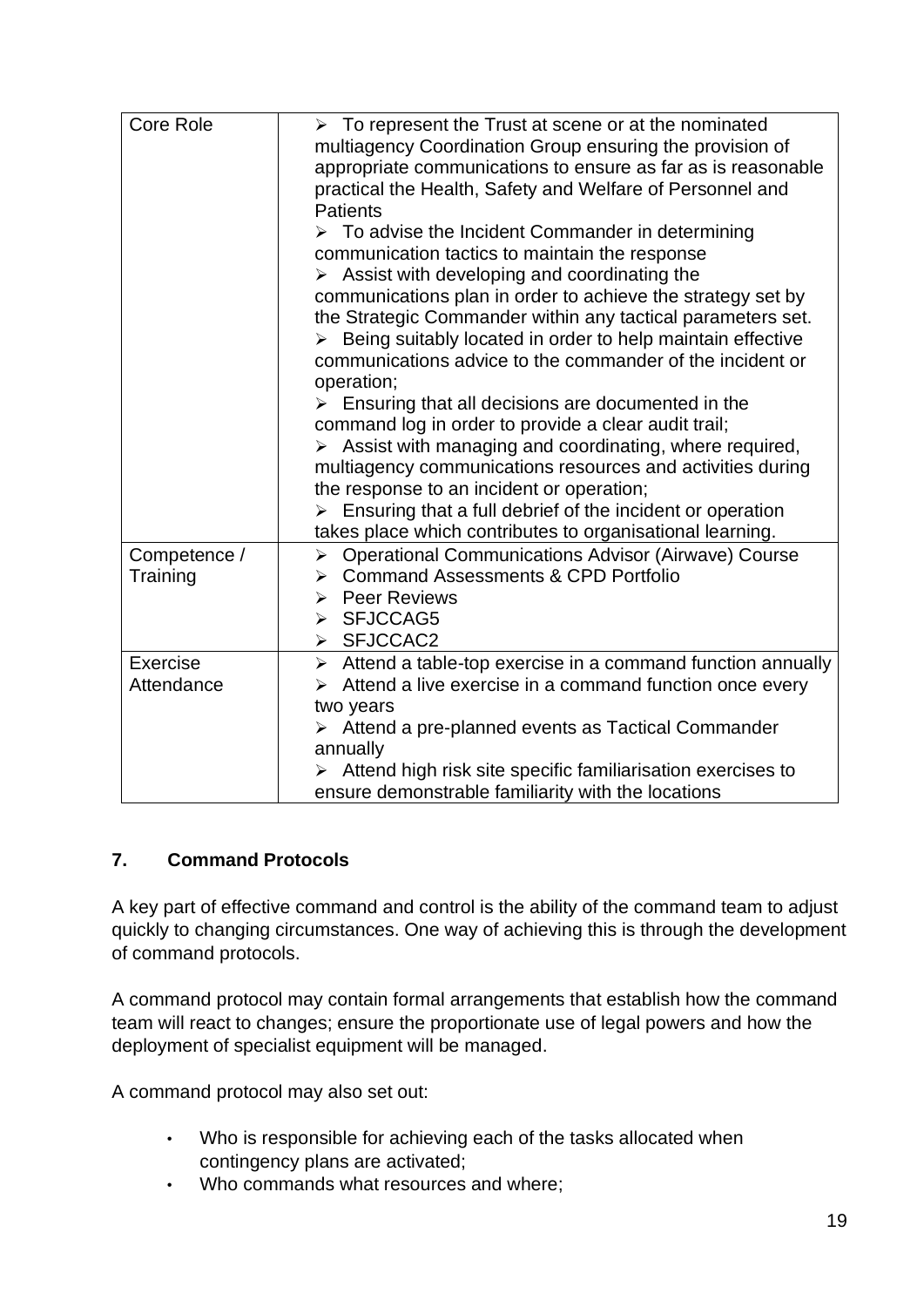- When and how resources will be transferred between one commander and another;
- Who commands each separate geographical area;
- Who is responsible for managing specific risks;
- Procedures for the transfer of command from one commander to another this includes how this is initiated, communicated and recorded;
- The relationship between the formal command structure and existing trust systems and processes;
- How each of the functions will operate during the planning, operational and post deployment stages of the incident or operation.

## <span id="page-19-0"></span>**8. Transfer of Command**

In situations where the designated Strategic or Tactical Commander is not immediately available to take command, the transfer of command should take place as soon as is practicable once the commander has been briefed and is in a position to communicate with others. In spontaneous incidents, the quick transfer of command to the most appropriate person is particularly important as the nature of the incident becomes clearer. This can be done using the SRPR model shown below.

S = **S**ituation – What is happening?

R = **R**isks – What are the Risks and Hazards. Have they been shared with responders and other agencies

P = **P**riorities/Plan – What are the priorities and what is the Plan?

R = **R**esources – What resources do you have on scene and do you require more?

Any transfer of command should be documented in the command log and include the time and date of transfer. The new commander must ensure that the control room are aware of the change of commander.

## <span id="page-19-1"></span>**9. Command Support**

Maintaining effective command and control, especially when faced with a complex and fastmoving situation, can present significant challenges to commanders. There is the potential for those in command to be overwhelmed if they are not sufficiently supported. Officers performing a command role should recognise that they will not be able to do everything all of the time. Commanders need support from both people and technology so that they can focus on their primary function of command.

Commanders should carefully consider the organisation and level of command support that will be needed, which will help to ensure that the level of support is commensurate with the expected demand. This may include:

- The nature and dynamics of an operation or situation;
- The size of an operation, the scale and type of resources that are likely to be deployed;
- The size and makeup of the command structure;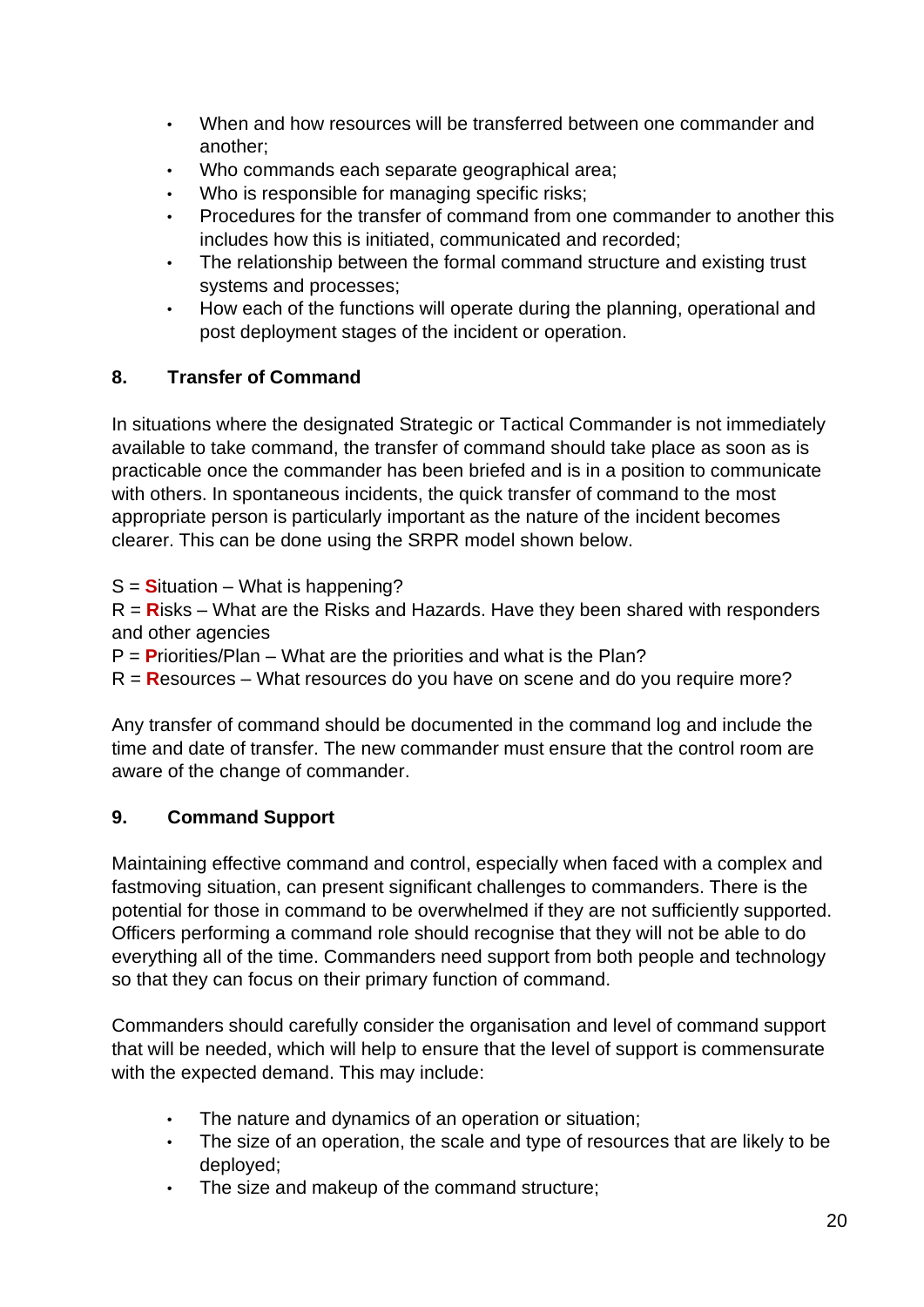- The anticipated workload on individual commanders;
- The information and communication needs of individual commanders.

## <span id="page-20-0"></span>**10. Clinical Coordination Centre**

Most command support will come from the Trust's Clinical Coordination Centres (CCC). There may, however, be occasions when a specific incident or operation requires the establishment of a separate or unique control function to support the command team.

The Control Duty Manager or CCC Tactical Commander has an important role to play in the command structure and commanders should ensure that they and their staff are fully briefed during an incident or operation.

Prior to pre-planned operations, commanders should consider inviting control room staff to planning meetings. This ensures that everyone understands the role that they will play, while providing them with the opportunity to offer advice on control facilities, staff and equipment.

For larger operations and incidents or those that are dispersed over a wide area employing mobile forward control facilities in addition to a central control room may be required.

Any decision to deploy a mobile forward control facility should, however, be carefully considered to avoid:

- Confusion about who is controlling what resources and when;
- An added tier of process and communication that unduly delays distorts or disrupts the passage of information up and down the chain of command;
- A lack of capacity if there is a serious and significant change in the operation or incident that involves a substantial increase in demand.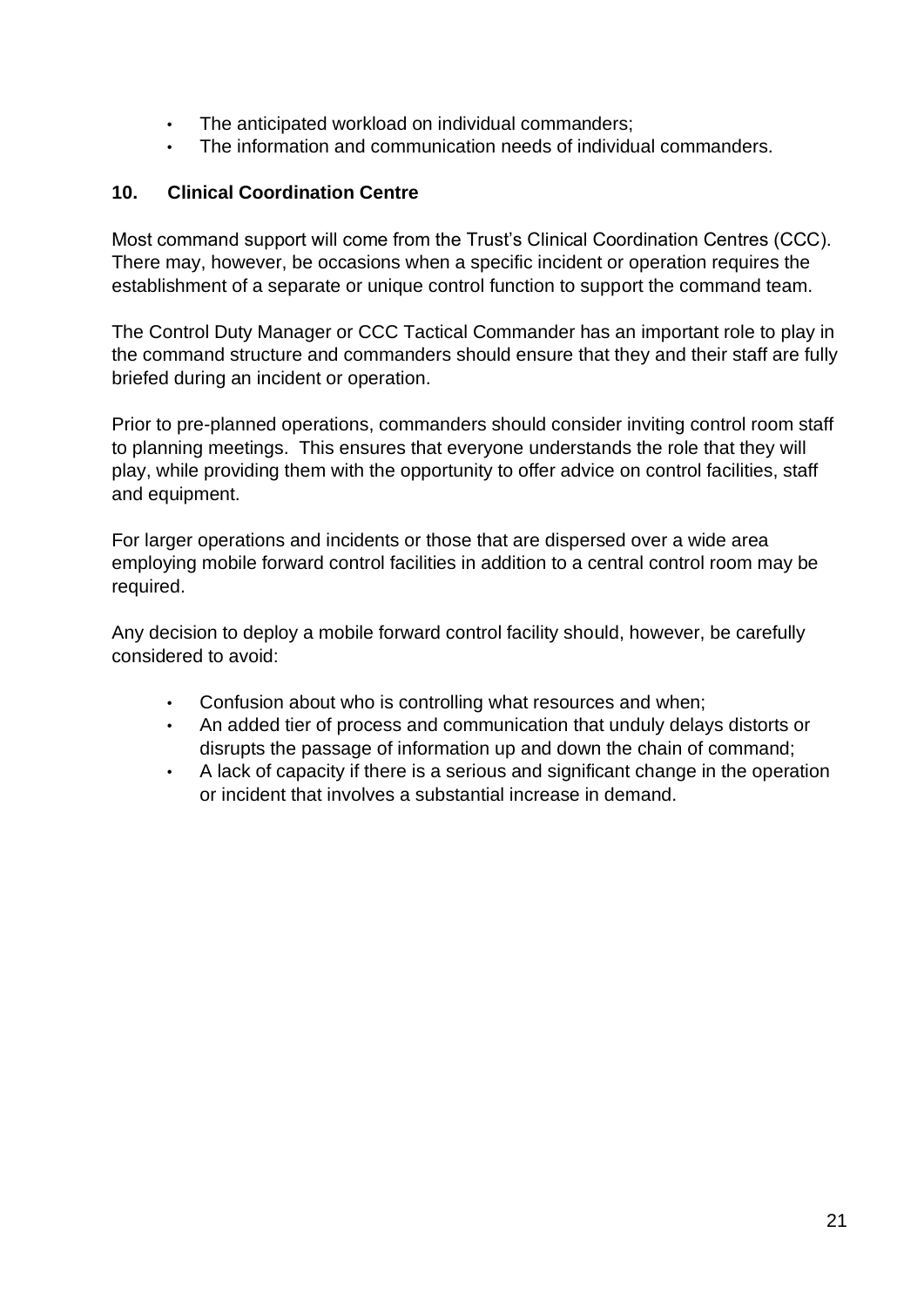## <span id="page-21-0"></span>**11. Decision Making Model to aid commanders (JDM)**

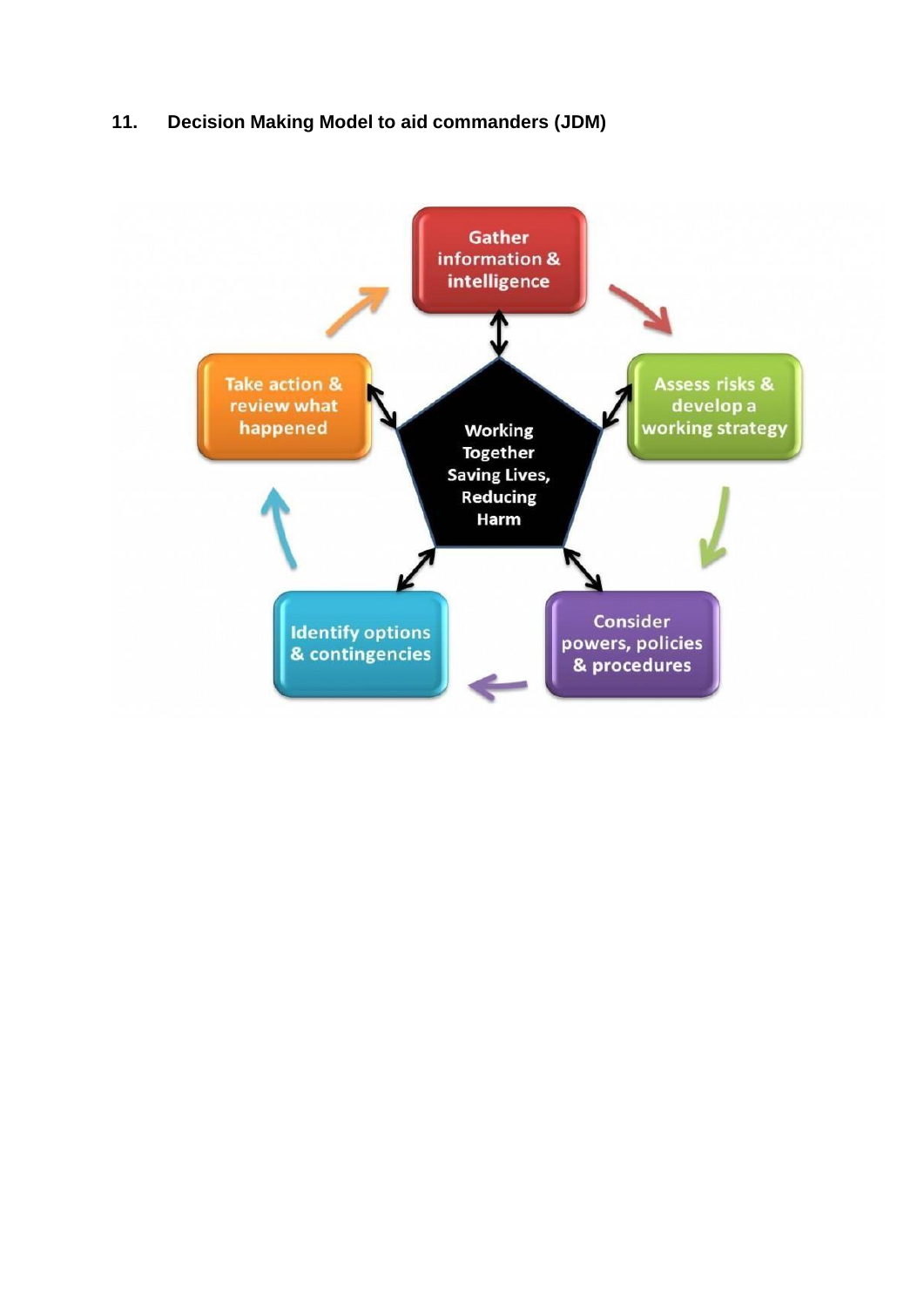## **Gather Information / Intelligence**

Collecting information and intelligence is the first and most important stage of the Decision Making Model; it enables the threat assessment to be made, defines the strategy and tactical parameters and, ultimately, leads to a proportionate response to an incident or operation.

## **Assess Threat / Risk and develop a working strategy**

A threat/risk assessment refers to the analysis of potential or actual harm to people or property, the probability of it occurring and the consequences or impact should it occur. It is a key function of command, based on information and intelligence, and will change over time. A risk/threat assessment, ultimately, forms the basis on which the proportionality of the ambulance / health response will be judged.

Risk Assessment should be carried out in the normal manner and although this policy does not prescribe a formal method for undertaking a threat Assessment, the following points should be considered.

A threat assessment:

- Should be based on information known at the time:
- May be supported by historic information from CCC or other services;
- Takes account of the nature of any threat anticipated and its proximity;
- Identifies to whom and under what circumstances the threat may occur:
- Describes any consequences or impacts;
- Takes account of the impact of change;
- The more accurate and specific the analysis, the greater the likelihood of being able to reduce or mitigate the threat

#### **Consider Policy and Procedures**

The response to an incident or operation should be proportionate and necessary. During the development of a strategy, therefore, commanders should consider the policies and procedures that may be available to help resolve the incident or operation.

## **Identify Options & Contingencies**

Once a strategy has been set and the policy framework agreed in which to deliver the strategy, the development of tactical options can begin. The identification and consideration of tactical options will help to develop a tactical plan that contains the most suitable option or options to deliver the strategy.

This plan should be subject to regular review to ensure that it remains a proportionate response and achieves the strategic objectives. It should also provide a clear description of the chosen option and any contingency plans, and remain flexible enough to meet a change in circumstances or threat.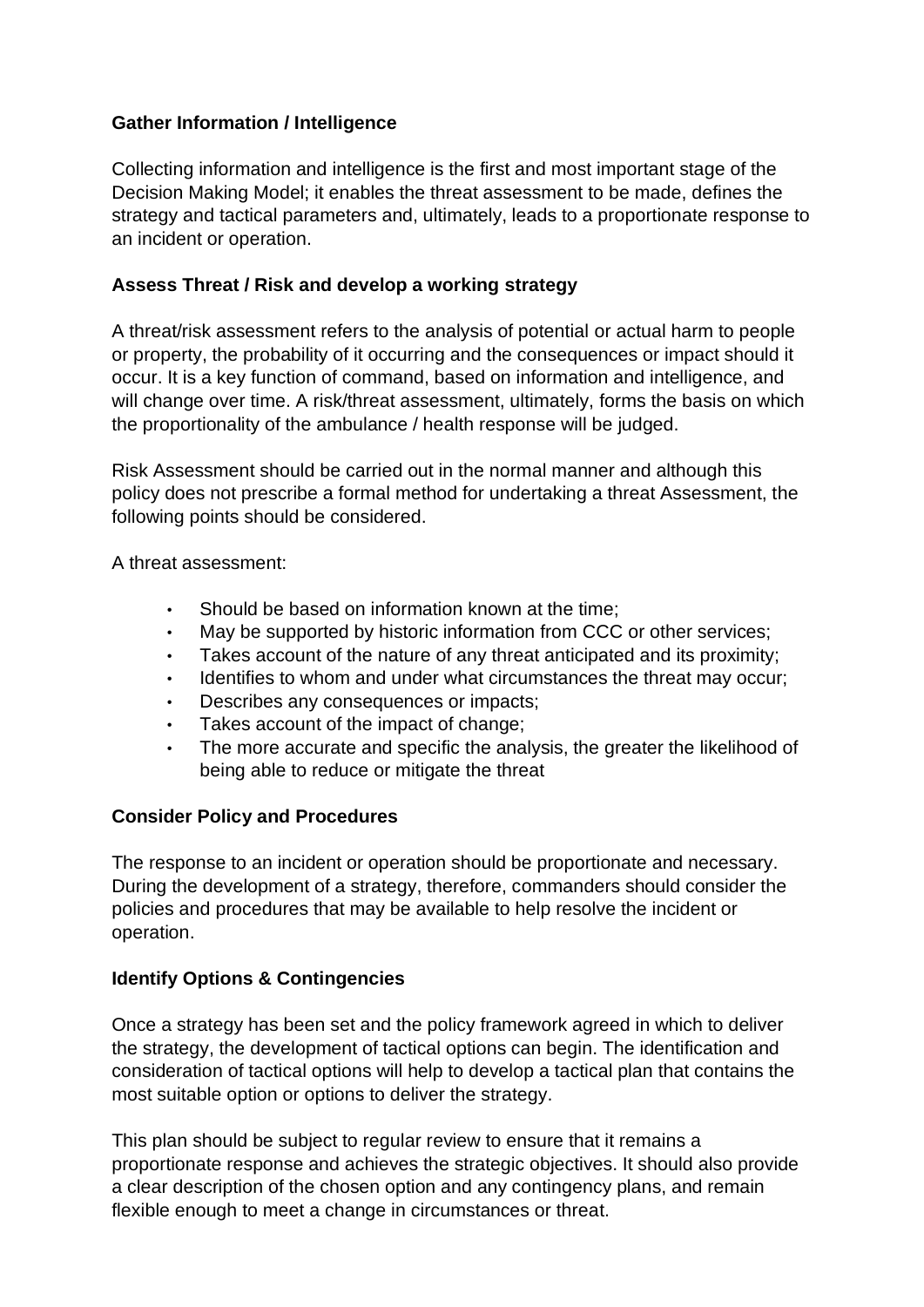The development of tactical options will also help to identify the control measures necessary in order to return to a normality / business as usual.

The development of tactical options rests with the Tactical Commander and Tactical Advisor. Once tactics have been developed, they need to be tested against the strategy and any parameters set by the Strategic Commander to ensure that they are proportionate to the threat posed. Where a number of tactical options are identified, the Tactical Commander should decide on the most appropriate option, depending on their assessment of the situation at that time.

The Tactical Commander may wish to seek such advice as they consider necessary to make effective decisions.

The roles, responsibilities, and accountabilities of Tactical and Operational Commanders should be clearly set out and agreed. This will help to maintain an audit trail, which should record any decisions made along with the supporting rationale.

Throughout this process, a clear audit trail of decision making should be kept.

#### **Take Actions and review what happened**

When a course of action has been decided on, consideration should be given to directing resources toward the chosen action. An action may include deploying resources, activating a tactical option or briefing staff.

Commanders should also consider developing contingency or emergency plans.

It is essential that staff and other commanders are clear which tactical option they are required to carry out. Where the deployment of a particular tactical option is time critical, there should be, as far as is reasonably practicable, clearly agreed procedures for communicating any decision to defer, abort or initiate a specific tactic.

The review of actions should be 2 fold. A review post task which if completed can go on to the second face of post incident review or if the task has not been completed satisfactorily a review of the situation and retasking by following the cycle again.

Once the incident or operation has been concluded, a full debrief should be considered to identify opportunities for organisational and operational learning. Where partner agencies were involved in the response, they should be invited to participate in the debrief process. This is particularly important with larger or protracted incidents or operations where aspects of the command structure, tactics or equipment used can be reviewed for future learning.

The outcome of partner agency debriefs should be used by the Trust to develop future responses, as appropriate.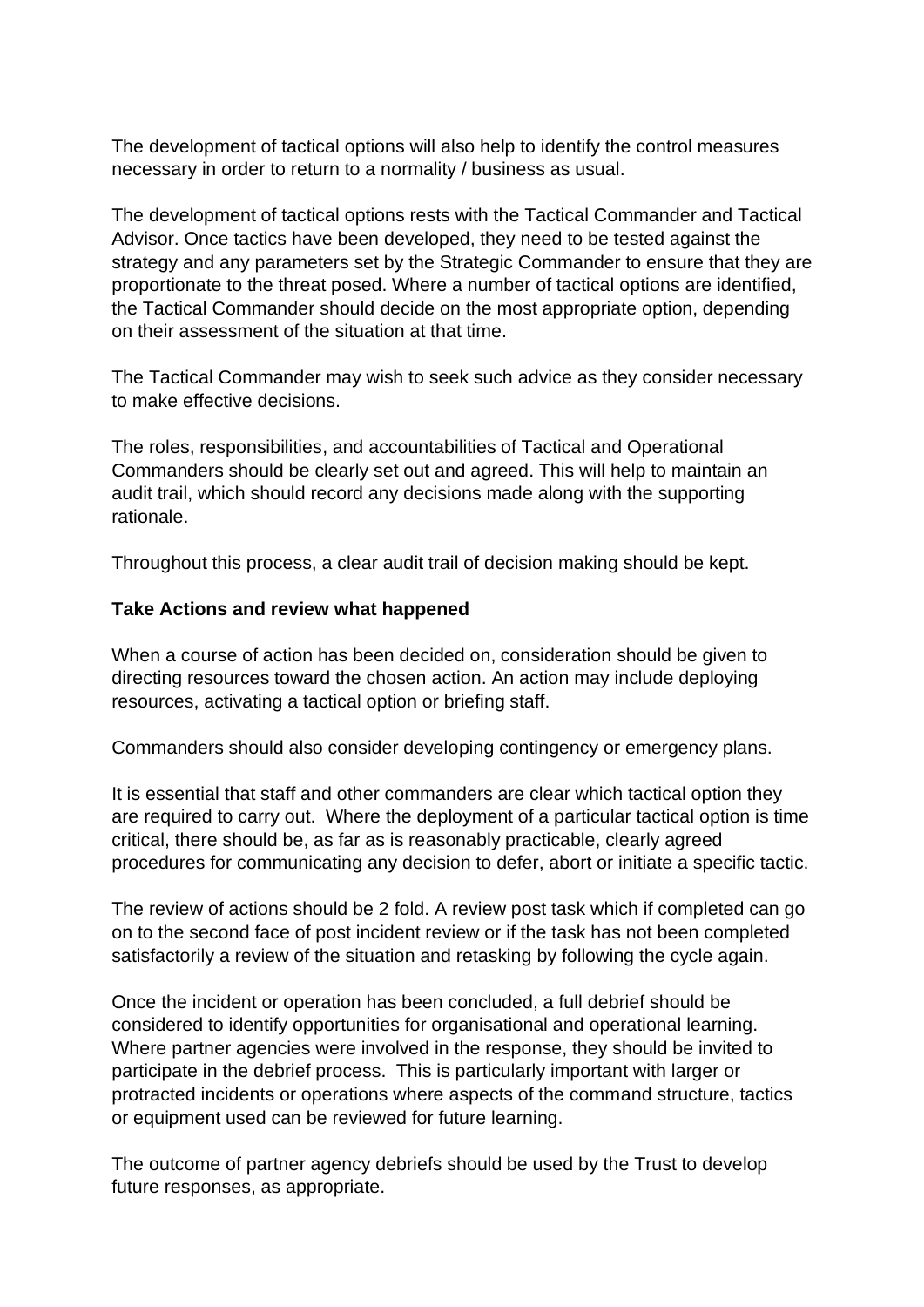For incidents which do not meet the criteria of critical or major incident the Resilience Team will lead Peer Review debriefs to encourage personal and organisational learning.

#### <span id="page-24-0"></span>**12. Command Deployment**

#### **Office Hours**

During office hours (0800 - 1800 hours) the CCC Manager will use this procedure and contact the nearest Commanders at the appropriate levels to respond to a given incident.

The general principles of grade and skill level must still apply.

However during the above period the nearest operational Commander from any level can be deployed as a management first response to an emergency incident, however they will always be backed up by the appropriate level of support.

## **Out of Hours**

During the out of hour's period (1800 – 0800 hours), on-call Commanders will be utilised as per the on-call rota. This rota will be based on the home address of the commander and not necessarily their normal area of work. For example an Area Manager for Hampshire who lives in Oxfordshire would cover an area around their home address and not their normal place of work.

**Where there are multiple resources on scene (greater than 5 including specialist resources like HART/HEMS) a Tactical commander should be mobilised to scene. This will allow the operational commander to manage operations while the Tactical level commander can provide additional support, links to other agencies, Media and Communications and any wider response. In the event of any high risk intervention (such as Water Rescue, Breathing Apparatus deployment or Safe Working at Height) a Qualified Tactical Commander (including NILO/Tactical Advisors) must be mobilised to the scene.**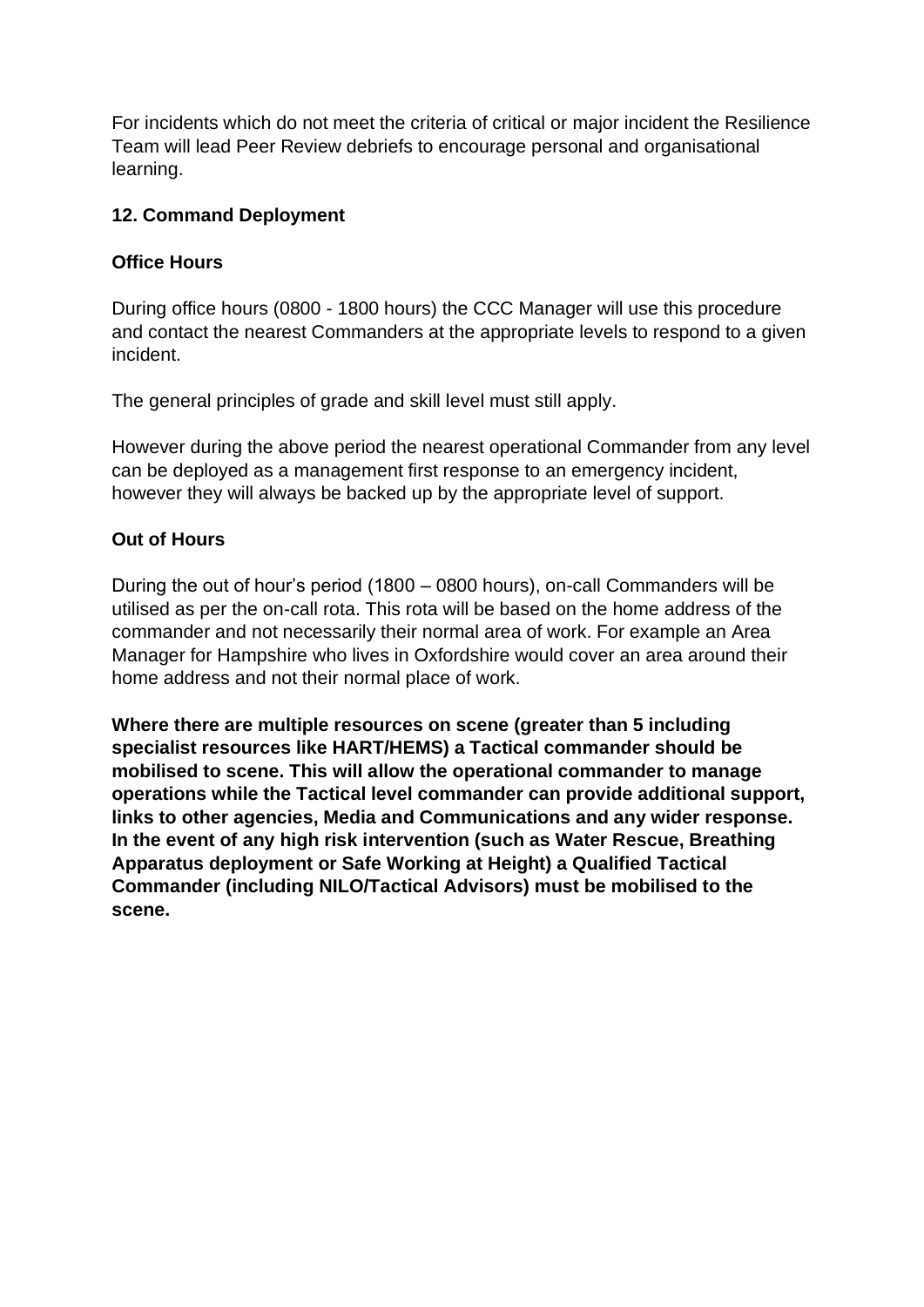#### <span id="page-25-0"></span>**Appendix 1: Command License and CPD**

In order to ensure that commanders remain up to date and competent to perform their role, each commander will be issued with a "Command Licence". This licence will be issued and remain current as long as the commander remains competent and has the appropriate command equipment issued to them. This will be shown by maintaining online CPD which will be audited and rated on a Red, Amber, Green basis. CPD will be Command specific and based on a mixture of competency based assessment, incident management, exercising, training and day to day management in a multiagency setting. These are renewable every two years and will be audited monthly.

Each piece of CPD will be allocated a number of points and will be weighted to maintain a rolling score. This score will need to be maintained between 75 and 100 over the continually rolling 2 years. Should the score drop between under 75 the commander will be required to bring it up above 75 within 6 weeks. Should the score drop below 50 then the commanders licence will be removed until additional training and exercising has been undertaken.

In the event that the commander is on the "on call" rota their rota position will have to be covered by other commanders. This may result in the loss of "On call" allowance (depending on the circumstance).

It is the responsibility of the Commander to continually maintain their competence.

#### **Sample Command License ID Card.**

|                   | South Central Ambulance Service NHS<br><b>NHS Foundation Trust</b> |
|-------------------|--------------------------------------------------------------------|
|                   | <b>Tactical Commander</b>                                          |
|                   | Valid from:                                                        |
|                   | This card is proof of Maintenancy of Competence                    |
| <b>First Name</b> |                                                                    |
| <b>LAST NAME</b>  |                                                                    |
| ID#               | Signature                                                          |

|                                                       | Command Authority:                                                                                                                                                                                                                                                                                     |
|-------------------------------------------------------|--------------------------------------------------------------------------------------------------------------------------------------------------------------------------------------------------------------------------------------------------------------------------------------------------------|
| Chief Executive Officer of the Trust.                 | This Command license remains valid from the date shown providing that<br>the Licensee maintains the Continual professional development (CPD) as<br>outlined in the South Central Ambulance Service Command Policy (OPP<br>No 13). It may be revoked at anytime and is issued with the authority of the |
| Signed                                                |                                                                                                                                                                                                                                                                                                        |
| Chief Executive Officer                               |                                                                                                                                                                                                                                                                                                        |
| Business Park, Bicester DX26 6HR or Tal: 01962 898120 | If found this card should be returned to the Flesilience depatment, South Central Ambulance Service NHS Foundation Trust, Tallisman                                                                                                                                                                    |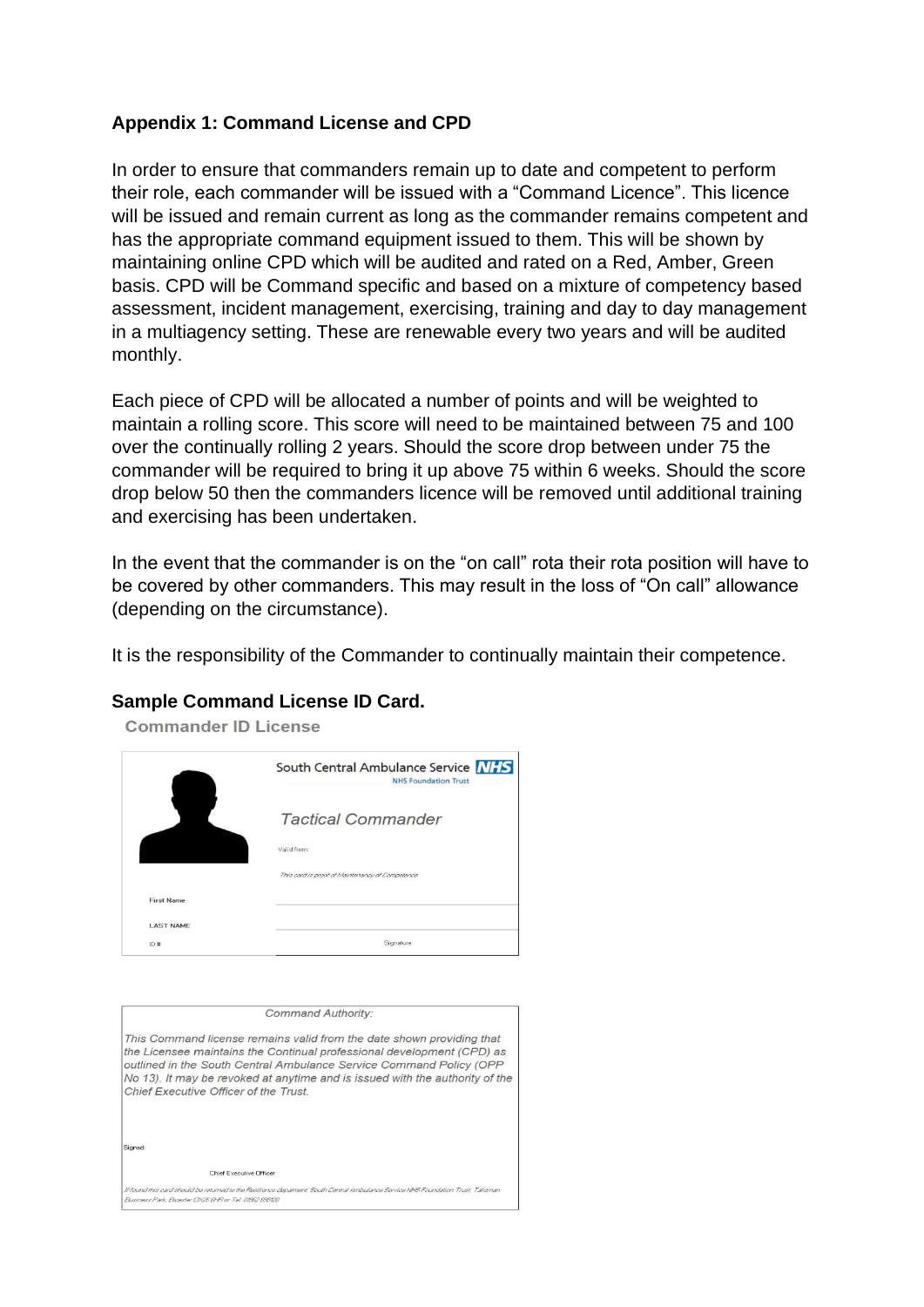## <span id="page-26-0"></span>**Appendix 2: Command Rota**

## **OPERATIONAL**

The Operational Command role will be undertaken 24/7hrs with the utilisation of Operational Team Leaders. Any other appropriately trained Operational Officer can also be deployed to undertake this role as and when required. All Operational commanders will be required to maintain appropriate CPD. Any commander that does not maintain their CPD or assessments will not be permitted to operate as a commander.

# **TACTICAL**

It is recognised that during office hours the nearest appropriately trained Tactical Commander should be mobilised to any incident that requires this level of command. For the purposes of this policy Office hours will be classed as 0800hrs to 1800hrs. This may include competent commanders that do not usually form part of the rota.

**Out of Hours** there will be a single rota for **Tactical Commanders** across SCAS. This rota will ensure there is sufficient geographical cover and be based on commanders responding from their home address and not necessarily the area that they normally work. All Tactical commanders will be required to maintain appropriate CPD. Any commander that does not maintain their CPD or assessments will not be permitted to operate as a commander and if necessary removed from the rota.

The Out of Hours command rota will be set with the following criteria:

- All commanders on the rota must undergo the appropriate training and competency based assessment on an annual basis.
- Commanders should not be on another shift (Clinical cover) when they are rota'd on the command rota.
- Commanders must be able to facilitate movements of their diary if they have been deployed for a significant period overnight
- The rota will be put in place to ensure a minimum of 4 Tactical commanders on call at any time out of hours
- There will be a maximum of 20 commanders on the rota.
- All Area Managers and Clinical Operations Managers will be expected to participate in the rota and will be competency assessed.
- Other Managers on the On Call rota will undergo the same competency assessment must maintain appropriate CPD.
- Managers new to the role will be supported and mentored through the assessment process and transition on to the rota.

## **STRATEGIC**

A Single trust wide Strategic Command rota (MI GOLD) is in place 24/7. This rota will be covered by appropriately trained Strategic Managers. All Strategic commanders will be required to maintain appropriate CPD. Any commander that does not maintain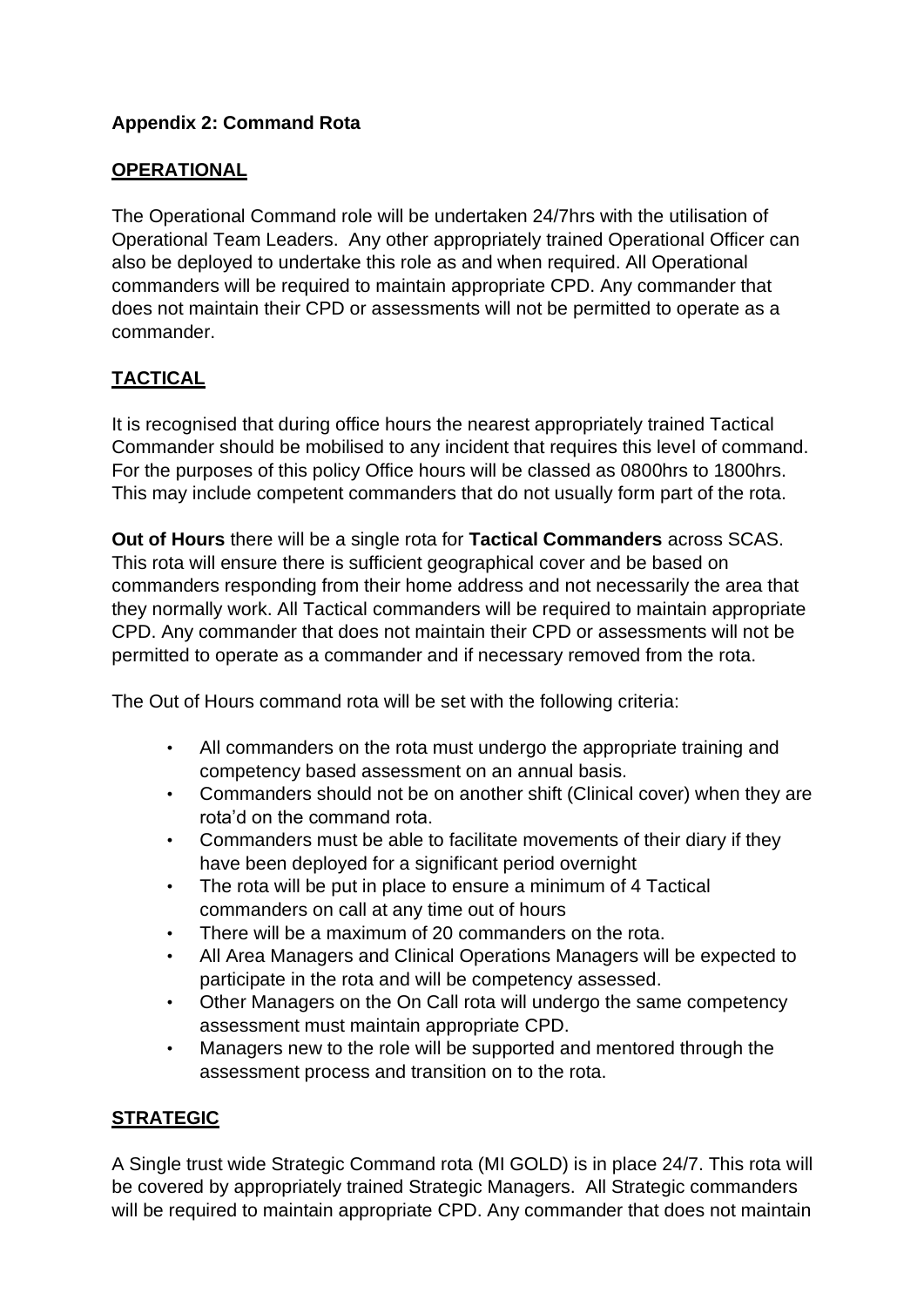their CPD or assessments will not be permitted to operate as a commander and if necessary removed from the rota.

## **Managers Eligible for Event Command Cover**

Clinical managers other than those on Tactical On-Call rota are also eligible to act as a Commander at an event as long as they are accredited and have completed the same annual competency assessment. In the event of sickness or annual leave these managers may also be asked to backfill the Tactical Command rota if required. All Tactical commanders will be required to maintain appropriate CPD. Any commander that does not maintain their CPD or assessments will not be permitted to operate as a commander and if necessary removed from a command role.

Equipment that Tactical and Operational commanders should have available to them when on duty.

- Tabard set including badges
- Command Valise
- Log book Pack
- Appropriate stationary
- Airwave Radio
- Mobile Phone
- Spare Radio Battery and Phone charger

This equipment will be checked at command assessments.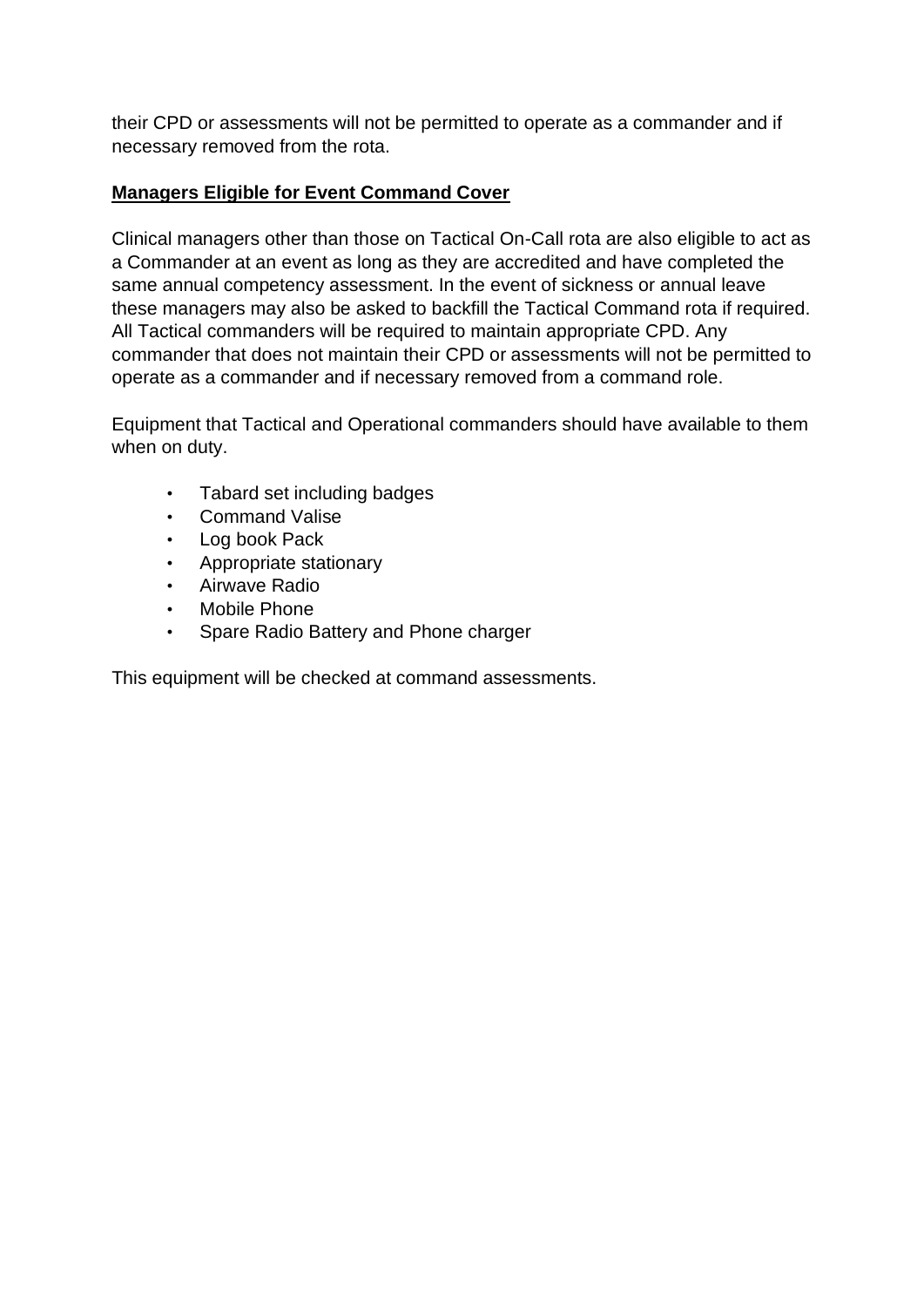## **South Central Ambulance Service Tabard Identification**

South Central Ambulance Service (SCAS) use a tabard system to identify roles of ambulance staff and officers at incidents. This system of tabards is used throughout the counties of Berkshire, Hampshire, Oxfordshire and Buckinghamshire.

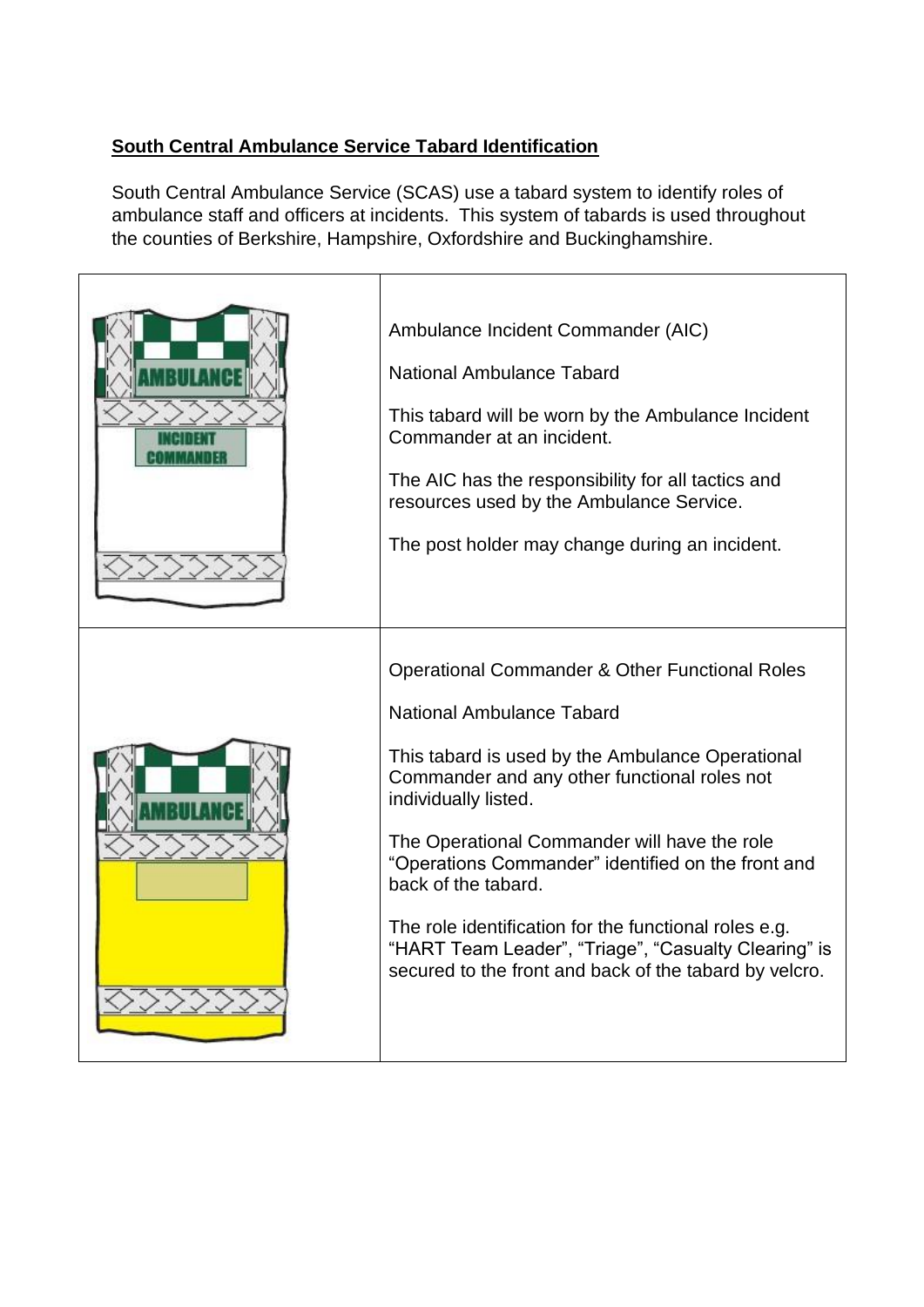| Ambulance Tactical Advisor or Inter-agency Liaison<br>Officer (ILO)                                                                                                                                                                  |
|--------------------------------------------------------------------------------------------------------------------------------------------------------------------------------------------------------------------------------------|
| National Ambulance Tabard                                                                                                                                                                                                            |
| This tabard will be worn by a SCAS Tactical Advisor or<br>an Ambulance ILO.                                                                                                                                                          |
| The Ambulance ILO is a trained and qualified officer<br>who can advise and support Commanders, Police,<br>medical, Fire, military and government agencies on<br>the operational capacity and capability of the<br>Ambulance Service. |

| <b>Ambulance Medical Advisor</b>                                              |
|-------------------------------------------------------------------------------|
| National Ambulance Tabard                                                     |
| This tabard will be worn by a Doctor who is the<br>Ambulance Medical Advisor. |
|                                                                               |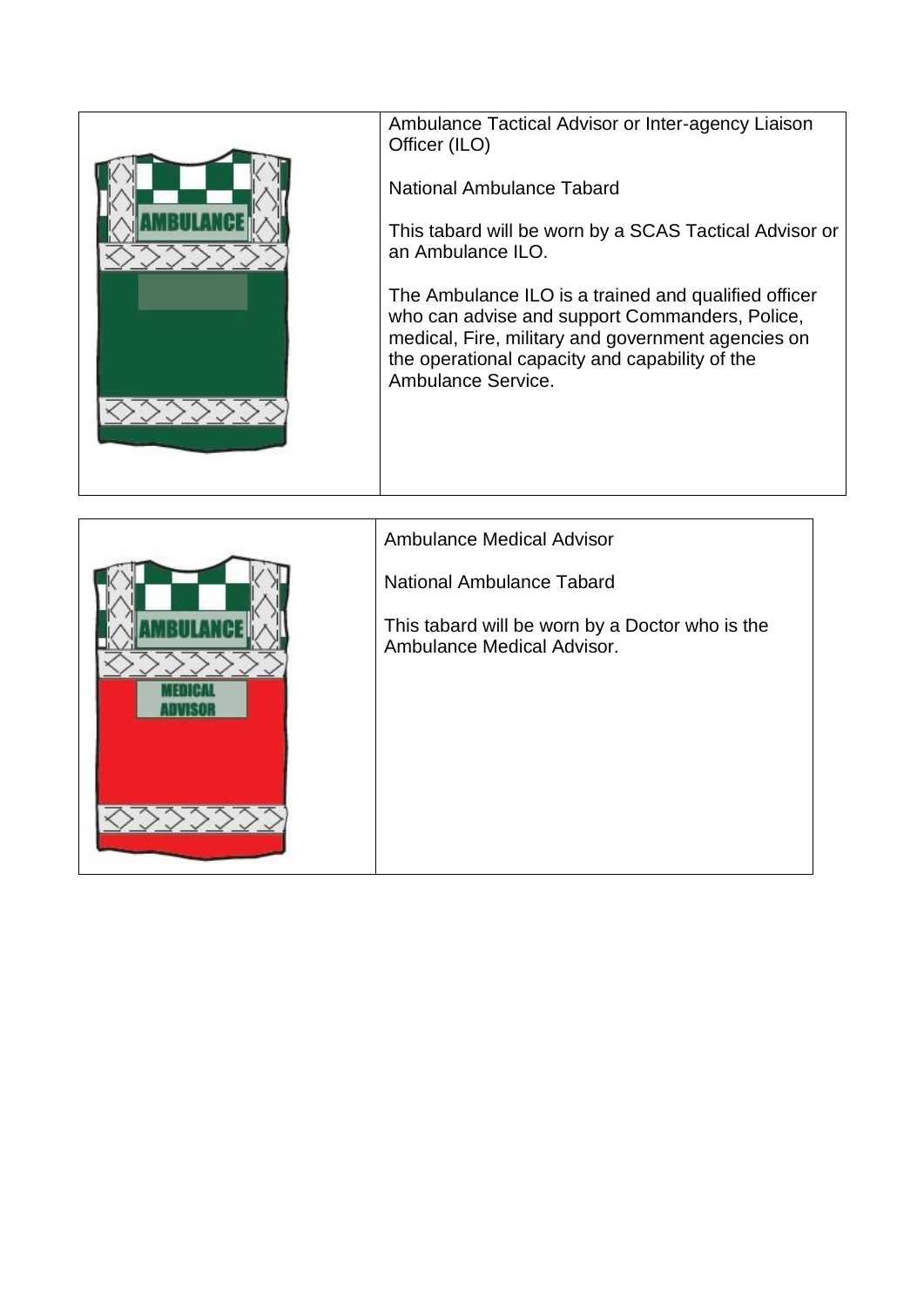|        | <b>Airwave Tactical Advisor</b>                                                                                                                                                                                       |
|--------|-----------------------------------------------------------------------------------------------------------------------------------------------------------------------------------------------------------------------|
|        | <b>National Ambulance Tabard</b>                                                                                                                                                                                      |
|        | This tabard will be worn by an ambulance officer who<br>has been trained to undertake the role of Airwave<br><b>Tactical Advisor.</b>                                                                                 |
|        | The role holder will have knowledge to provide reliable<br>and consistent advice regarding the use of Airwave at<br>the time of planning events, and when there are<br>communication issues during ongoing incidents. |
|        | <b>Decontamination Officer</b>                                                                                                                                                                                        |
|        | <b>National Ambulance Tabard</b>                                                                                                                                                                                      |
| 111181 | This tabard will be worn by an ambulance officer with<br>the responsibility of commanding an Ambulance<br>Decontamination facility.                                                                                   |
|        | <b>Ambulance Safety Officer</b>                                                                                                                                                                                       |
|        | <b>National Ambulance Tabard</b>                                                                                                                                                                                      |
| 이글리더크  | This tabard will be worn by an ambulance officer with<br>specific responsibility for the safety of ambulance<br>personnel at the scene of an incident.                                                                |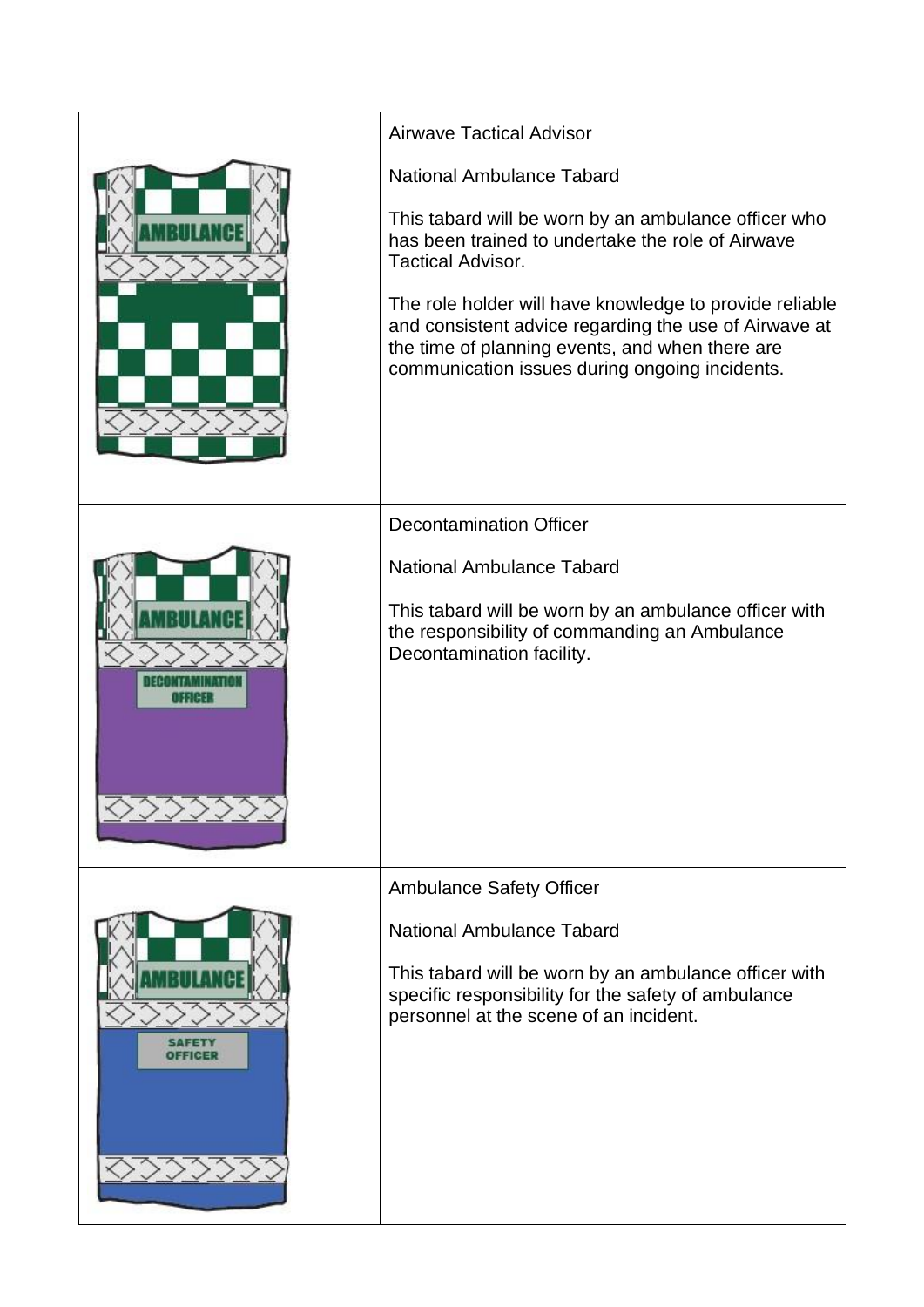![](_page_31_Figure_0.jpeg)

| <b>Ambulance Entry Control Officer</b>                                                                                                                                          |
|---------------------------------------------------------------------------------------------------------------------------------------------------------------------------------|
| National Ambulance Tabard                                                                                                                                                       |
| This tabard will be worn by an ambulance officer<br>who ensures that all NHS resources are logged in<br>and out of an incident through an agreed Entry<br><b>Control Point.</b> |
| The wearer of this tabard should not be given any<br>other role or distracted from their intended role due<br>to safety reasons.                                                |
| <b>Ambulance Support</b>                                                                                                                                                        |
|                                                                                                                                                                                 |
| <b>National Ambulance Tabard</b>                                                                                                                                                |
| This tabard will be worn by any member of the<br>ambulance service who has been placed in a<br>support role.                                                                    |